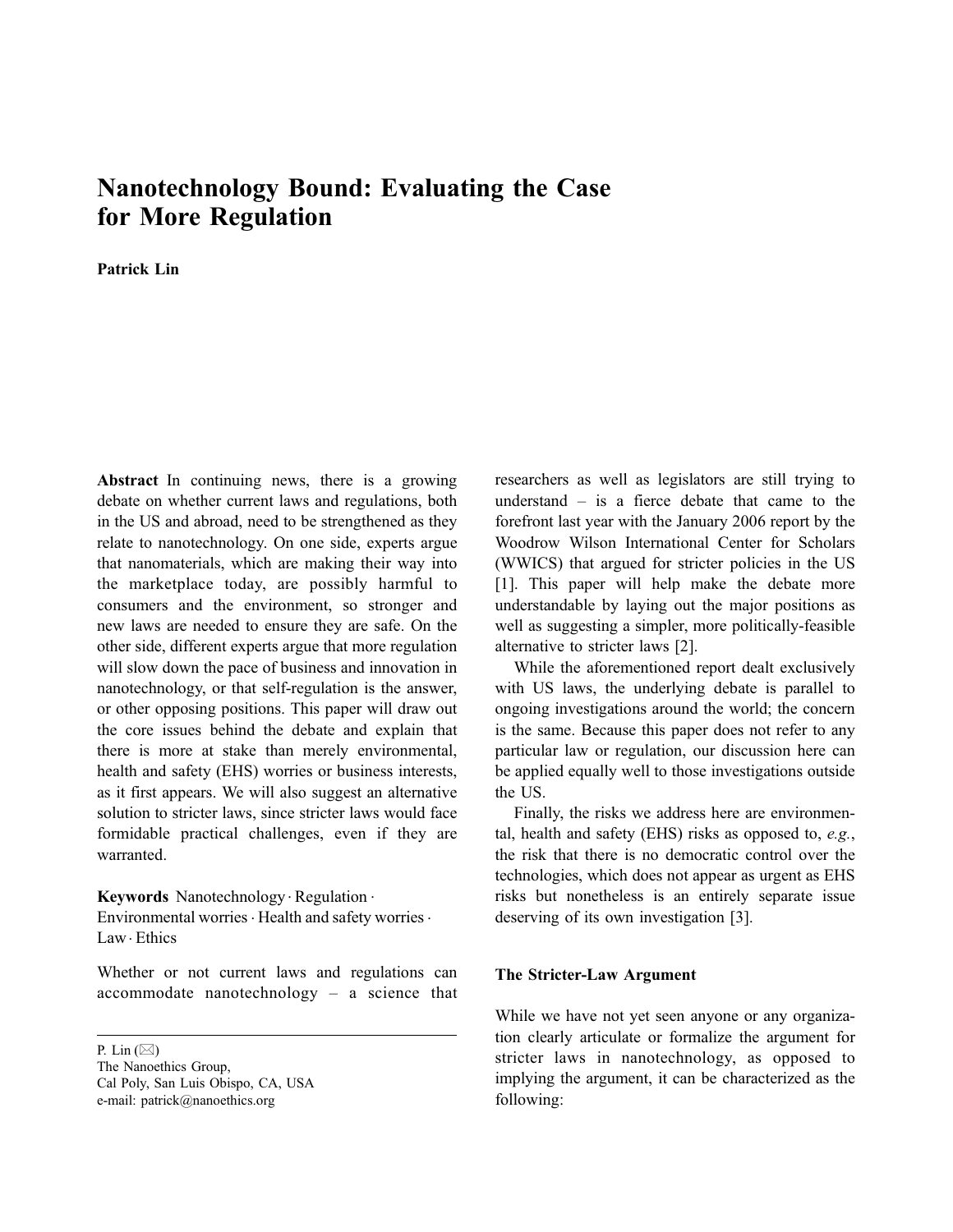While more and more nanotechnology products are introduced into the marketplace, some studies have already suggested that engineered nanomaterials may be harmful, for instance, causing brain damage in animals [4]. As a specific example, the carbon nanotube – a nanomaterial that consists of carbon atoms precisely arranged, like connected Lego® blocks [5], and is estimated to be anywhere from 20 to 100+ times stronger than steel of the same weight, with chemical bonds stronger than that found in diamonds – happens to resemble the whisker-like asbestos fiber. This is troubling because the shape of asbestos fibers is what makes them so difficult to dislodge from one's lungs. Further, nanoparticles are so small, by definition, that they might easily and undetectably slip into a person's body and cells to undetermined effects [6].

There are also unknown environmental impacts of nanomaterials. Because they are created to be more durable than existing materials, it begs the question of how long they will persist in our landfills [7]. If nanoparticles can be taken up by cells, as studies have shown, then they could slip into our food chain and eventually to us – which conjures up the related scenario of food poisoning from shellfish that had fed on toxic algae and other lessons in bioaccumulation, e.g., involving the pesticide DDT [8]. Again, the effects of nanoparticles on our biology are still unknown, so food poisoning may be the least of our worries, with genetic damage and death as other possibilities [9].

So the problem is this: for many people, it seems to be commonsensical that if there are real questions about the EHS impact of nanotechnology products or any other product, then we should investigate them further before these products enter our marketplace. Society has learned that from past lessons involving such hazardous products as asbestos or lead paint or DDT into the public space.

Of course, there are laws and regulations already in place that – in theory – should prevent harmful products from ever reaching the marketplace, such as the Toxic Substance Control Act (TSCA) and Occupational Safety & Health Act (OSHAct) in the US. But are these laws really equipped to handle nanotechnology? We will not attempt to make that determination here, particularly given the comprehensive analysis offered by the WWICS report and subsequently by other organizations [10], but we will point out that there is good-faith reason to believe that current laws are not perfect, which suggests a real possibility that they cannot account for the nanomaterials in question.

Even if one doesn't know much about the relevant laws, it is understood that laws are created based on the available facts and circumstances of the time and foreseeable future. They continue to evolve, be refined and even be repealed over time, as it should be. And given how little we know about nanotechnology – but that we know nanomaterials have novel and unpredictable properties – it would be difficult to see why we should expect current laws to not need updating (or an overhaul) as we learn more about nanotechnology. At any rate, it's better to be safe than sorry, *i.e.*, to be open to the possibility that we need stricter laws rather than to risk damaging our health and environment, or so the "stricter-law" argument goes.

At this point, the argument would conclude that it must be a failure of current laws, such as those in the US, to prevent such products from entering the marketplace, since if there are serious and continuing questions about a product's safety, then commonsense – or some version of the Precautionary Principle, which we will discuss later – would require the product is not released into the marketplace until its safety is more convincingly established.

In the case of the 2006 WWICS report, the recommendation is to strengthen existing laws and regulations as well as to enact new ones. The report also provides an analysis of the legislation relevant to nanotechnology, including: the Toxic Substances Control Act, the Occupational Safety and Health Act, the Food, Drug and Cosmetic Act, and the major environmental laws such as Clean Air Act, and Resource Conservation and Recovery Act. Again, in this paper, we will not look at that analysis to determine whether or not these acts really are equipped to deal with nanotechnology, but we will focus more on the supporting reasons behind the (implied) arguments to evaluate their soundness and consistency.

Calling for stricter laws, of course, is not the only possible response to the alleged failure of current laws. Some have already proposed a moratorium or full ban on nanotechnology research and products until EHS risks are better understood and mitigated as needed [11]. We will also not investigate this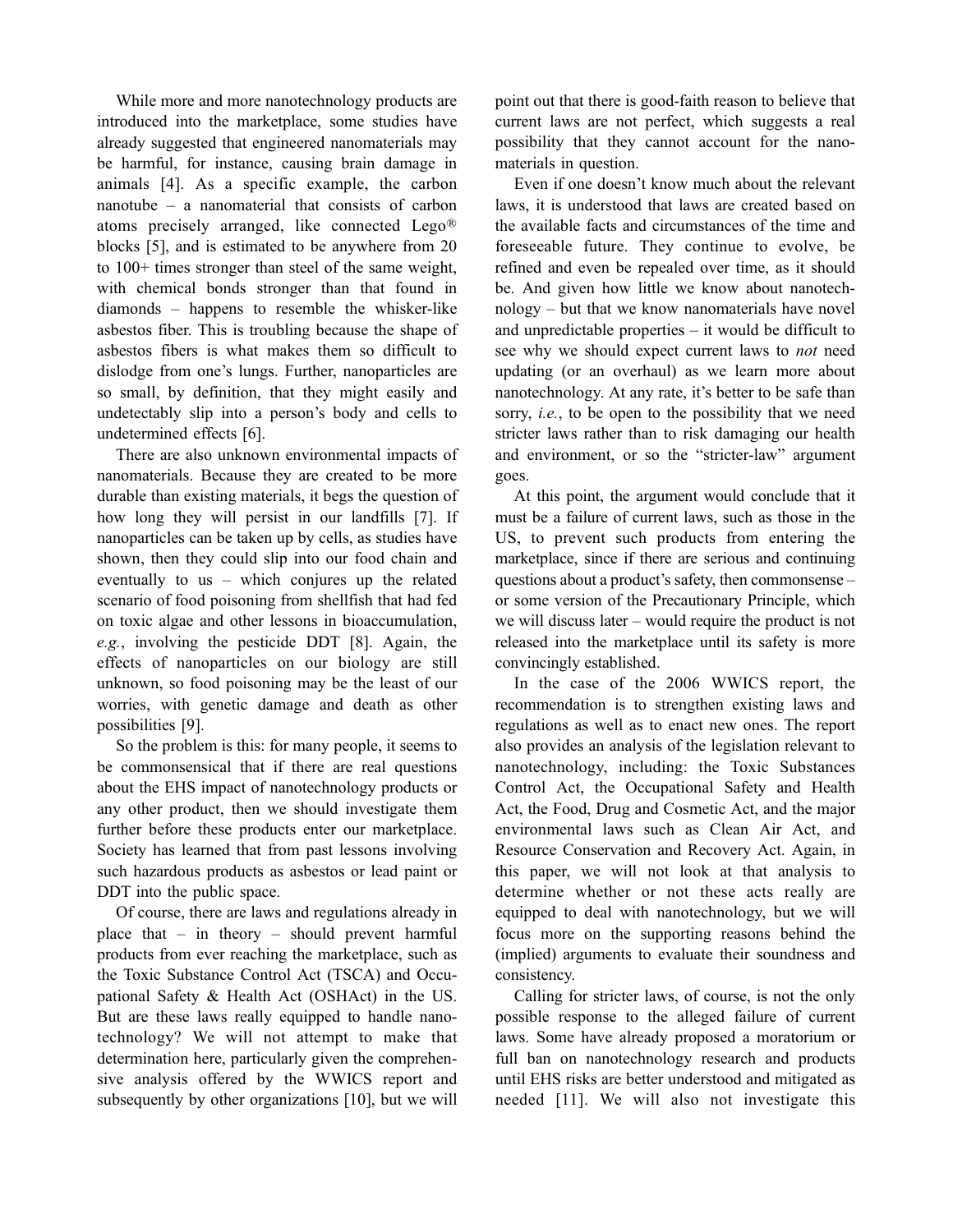particular position here, since if the argument for stricter laws cannot be defended, then it seems unlikely that an argument for a moratorium, which we take to be a significantly more extreme position, can also be defended. Further, the lack of support for a moratorium, other than from the few groups that have proposed it, may indicate that this position is an over-reaction, all things considered – again, so the stricter-law argument might go.

## Learning from History

If the stricter-law argument sounds a bit far-fetched or paranoid, we can look at recent US history to see where our laws have failed us in protecting the public, including industry workers, from commercial hazards. There does not need to be an elaborate conspiracy theory that such laws had been poorly designed, perhaps as a result of misinformation, corporate influence or political haggling. Rather, it is a plain fact that people are fallible, both scientists and legislators alike, especially when it comes to predicting the future – in this case about the adequacy of existing regulations to protect the public and the safety risk posed by new materials.

Asbestos, lead paint and DDT are frequently-cited case studies, as well as diet drug "fen-phen" and other pharmaceuticals. In each case, these materials made their way into the marketplace and into our homes, only to be discovered later that they are hazardous to our health and/or environment. However, one can object that these incidents, having occurred years or decades ago, are an unfair comparison to today's risk in nanotechnology. It may be offered in defense of current regulations that we have since evolved our laws and our thinking to more rigorously test new products, ever mindful to prevent such incidents from occurring again.

But why should we believe the evolution of our product and environmental safety laws have reached an end point now? Are we really that clever as to have finally created a system of safeguards to protect us from every conceivable EHS risk? Rhetorical questions aside, the following is a current example of the apparent failure of EHS regulations in 2006 alone.

Just last year, the US Environmental Protection Agency urged companies, including DuPont and 3M, to phase out their use of a chemical (Perfluorooctanoic Acid, or PFOA) used to make Teflon®, the nonstick material found in everyday items such as cookware, carpeting, clothing, food packaging and thousands of other products [12]. In use for more than 50 years, the chemical is linked to cancer and organ damage in laboratory animals. It is so ubiquitous in our environment that it is now found in the blood of nearly every American. One Teflon manufacturer has already paid more than \$100 million to settle lawsuits from residents who live near its factory, including claims of birth defects.

"The science on [Teflon] is still coming in, but the concern is there, so acting now to minimize future releases of PFOA is the right thing to do for our environment and health," explained an EPA official [13]. Environmental watchdogs support the EPA move, explaining: "It would be hard to imagine a chemical that is more widespread in our environment. It is found everywhere from babies in the womb to whales in the ocean. And beyond that, it is indestructible in the environment. It lasts forever" [14].

So given this current and apparent failure of US regulations to discover or account for EHS risks posed by Teflon – never mind other continuing controversies, such as currently-available pharmaceutical drugs that might unknowingly cause severe health problems – a similar failure with respect to nanotechnology is not just possible but highly plausible.

Of course, it is perhaps unreasonable to expect that we can guarantee that commercial products, particularly emerging technologies, are completely safe. But it seems backwards to release a product into the marketplace and then conduct EHS testing needed to answer basic questions surrounding the product. For instance, there are continuing questions on whether mobile phones may cause a generation of people to have brain cancer, infertility or other health problems [15]. Also last year, a group in Finland announced that it is studying the effects of mobile phone radiation on human skin, given that previous tests have shown cellular shrinkage which may degrade our bodies' ability to filter out toxins and other dangerous proteins [16].

As with Teflon, this is the exactly the kind of scenario that we want to avoid by now discussing regulation in nanotechnology. It would be a catastrophe on many levels if mobile phones are shown to be hazardous to our health, since we have already been using such devices for more than a decade. If they are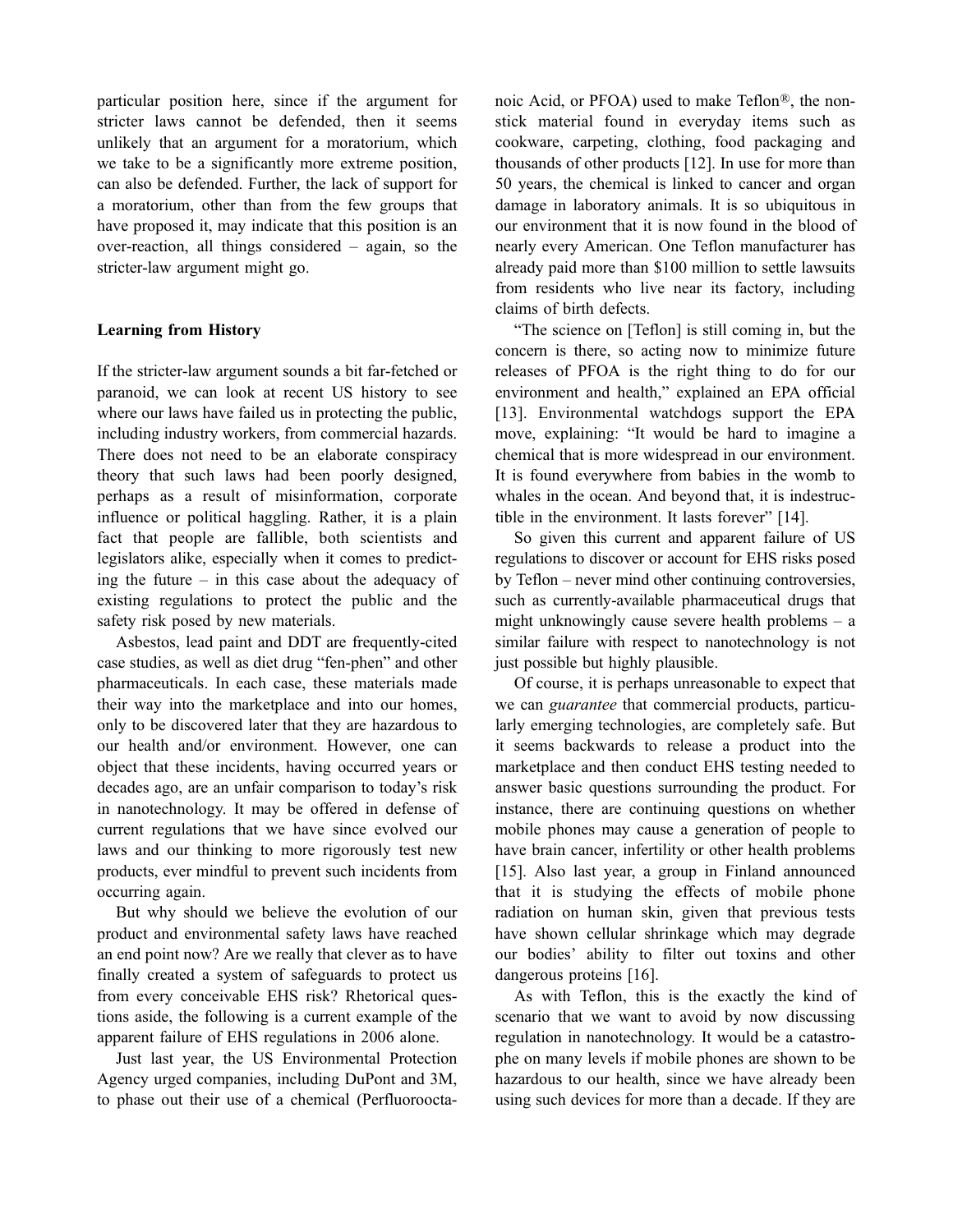hazardous, we would hope that risk would have been caught by EHS processes designed to protect against this contingency. But since real, basic questions are still open surrounding mobile phones, as just one product, many suspect that EHS regulations today need to be repaired, independently of any special risks posed by nanomaterials.

Returning to nanotechnology, the "commonsense" we referred to in constructing the argument above has been formally called the Precautionary Principle (PP), and it is worth discussing here briefly, since it plays a critical role in the argument. The PP, or at least one version of it, essentially states: if an action might possibly lead to an unacceptable consequence, then we should refrain from that action until that risk is mitigated [17].

As it applies here, the PP seems to dictate that if introducing nanotechnology products into the marketplace now might possibly lead to the unacceptable consequence of serious harm to people or the environment, then we should refrain from that action until that risk is mitigated  $-$  in this case, by implementing stronger laws and regulations. Note that for the PP to work, the risk needs to be credible and not just a bare or logical possibility. Given previous and ongoing research, it is a credible claim to say that, at best, we are uncertain whether nanomaterials are safe, and at worst, there is good evidence to show they are not.

In the case of the Teflon chemical, even though studies have not definitively proven that it is harmful to humans in the amounts present in our everyday lives (otherwise a much stronger and immediate ban perhaps would have been proposed), there is enough data to suggest a real risk to the environment and our health. So the EPA seems to be guided by the PP or something similar in concluding that companies should produce less of this chemical, in case that its presence in consumer goods and in manufacturing emissions is truly harmful. In other words, the EPA decided that the best course of action is to err on the side of precaution, even though a \$2 billion-a-year business is reputedly at stake [18].

### Objections to the Stricter-Law Argument

If we take the preceding as an accurate characterization of the stricter-law argument, then we might (loosely) formalize the argument as the following set of premises (P) and conclusions (C):

- (P1) Some *prima facie* evidence exists that some engineered nanomaterials may be harmful to EHS interests.
- (P2) Current laws may be inadequate in accounting for EHS risks in nanotechnology (as a general liability of any law that is now relevant to an area that did not previously exist or was not properly/fully considered during the legislative or regulatory process).
- $(C1)$  Therefore, there is a possibility that nanotechnology, as it advances and absent stricter laws, may lead to EHS harms.
- (P3) EHS harms are an unacceptable consequence, especially since our laws and some governmental agencies exist specifically to protect us from those harms.
- (P4) Commonsense suggests we should adopt the Precautionary Principle in this case, which states that: if an action might possibly lead to an unacceptable consequence, then we should refrain from that action until that risk is mitigated.
- (C2) Therefore, we should refrain from allowing nanotechnology to proceed without taking some action to mitigate nanotech's EHS risk.
- (P5) We can mitigate nanotech's EHS risk by either enacting a moratorium or implementing stricter laws.
- (P6) A moratorium on nanotechnology research or commercialization has limited support and may be an over-reaction, so it is not a viable or reasonable option.
- (C3) Therefore, the action we should take, if we want nanotechnology to proceed, is to implement stricter laws.

There has been much debate over the conclusion of the stricter-law argument. The objections, both actual and possible, to that argument include the following, in order of the weakest to strongest, as we see them:

- (a) Ordinary Material Objection: Nanomaterials are not any more harmful than other materials, so they need no special regulations;
- (b) Status Quo Objection: Current regulations are enough to safeguard the public from these harms;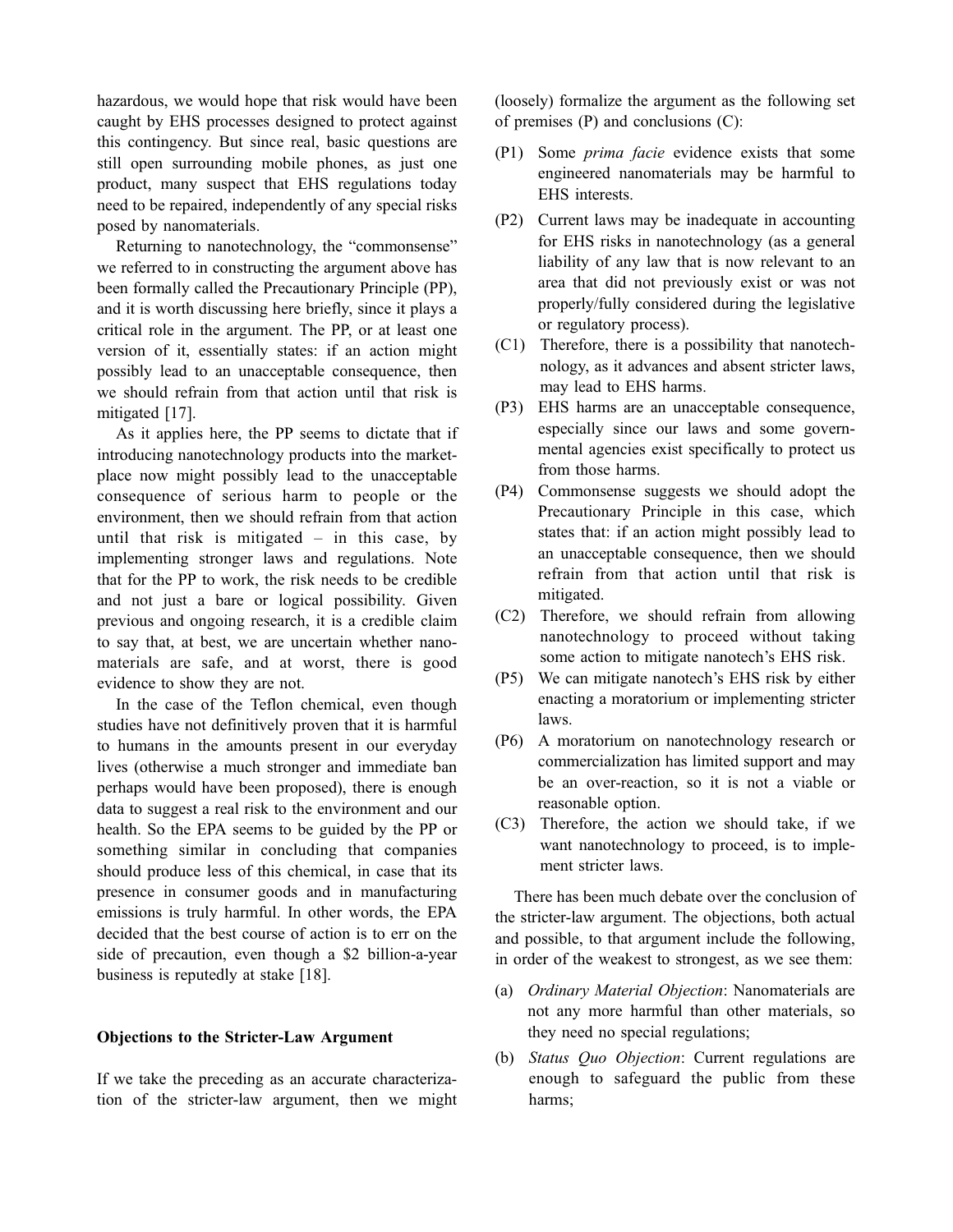- (c) Precautionary Principle Objection: The Precautionary Principle should not apply here, so the entire argument that rests on it is flawed;
- (d) Self-regulation Objection: Self-regulation, not more governmental regulation, is the answer;
- (e) Other Harms Objection: Stricter regulation would stunt the growth of a nascent nanotechnology industry;
- (f) Future Harms Objection: More than the usual, near-term economic harms cited in (e), there may be more serious harms in the future if the nanotechnology industry were hindered now; and
- (g) *Better-Us-Than-Them Objection: Increasing reg*ulation only puts that nation at a disadvantage with others that may then develop and reap the benefits of nanotech first;

Though some of these objections can be and have been combined, we will consider each separately in the following. The last few objections are the most compelling, so we will spend more time on those positions than others in our discussion.

## (a) Ordinary Materials Objection

This objection asserts that existing laws and regulations are adequate to account for nanotechnology, because nanomaterials are essentially the same kinds of substances that we have been using for decades. That is to say, a carbon nanotube is still only made up of carbon, and nano-sunblock is still only made up of zinc or titanium oxide – and these are materials that current regulations have proven sufficient to handle. In some cases, nanomaterials are simply much smaller versions of the familiar thing. In other cases, they are the same material with a different molecular arrangement. Therefore, we do not need stricter laws to account for nanotechnology.

In fact, nanotechnology is something that has arguably existed since the beginning of the world, if not earlier: "Nanostructures – objects with nanometer scale features – are not new nor were they first created by man. There are many examples of nanostructures in nature in the way that plants and animals have evolved. Similarly there are many natural nanoscale materials...catalysts, porous materials, certain minerals, soot particles, etc. that have unique properties particularly because of the nanoscale features" [19].

## Analysis

In the formalized argument stated above, this objection disputes either premise P1 or P2, or both, and therefore conclusion C1 as well as the dependent conclusions C2 and C3. However, the objection seems scientifically naive at best and contradictory at worst. First, it is precisely the different molecular arrangement of the same materials that creates different properties. In a certain arrangement, carbon can be made into pencil lead and useful for writing; in another arrangement, it is a diamond; in yet another, it is a carbon nanotube that, for example, is useful in building lighter cars or aircraft. Therefore, it is not so much the issue that nanotechnology works with common materials, but rather that by manipulating these materials at the nanoscale, we can create uncommon results – results that today's laws and regulations could not have anticipated.

Second, it is not just the molecular arrangement that gives nanomaterials their unique properties; it can also be their size. For instance, aluminum is often considered an everyday, safe element, e.g., soda cans are made from it. But if aluminum is ground up fine enough into dust, it can spontaneously combust in a highly energetic reaction with air. Further, nanoparticles are, by definition, so small that existing air and water filters would be unable to prevent their escape from manufacturing facilities – opening the possibility for toxic emissions that affect workers and the outside environment [20].

Given their size, nanomaterials may also be able to slip by current methods of testing for safety and health risks. In other words, current regulations that require such testing may not be enough, if the testing methods they require cannot catch nanosized materials. Recognizing this challenge, researchers at UCLA, for instance, last year announced devising a new approach to nanotoxicology [21].

Finally, the Ordinary Materials Objection also seems to be a case of "wanting to have your cake and eat it too." The allure of nanotechnology in the first place is that the materials we are creating have novel and useful properties that we are still trying to understand and exploit. So it would be inconsistent to say that these nanomaterials are nothing special that we need to worry about, when the entire point is that they are extraordinarily special. As something special and unpredictable, it would be reasonable to think that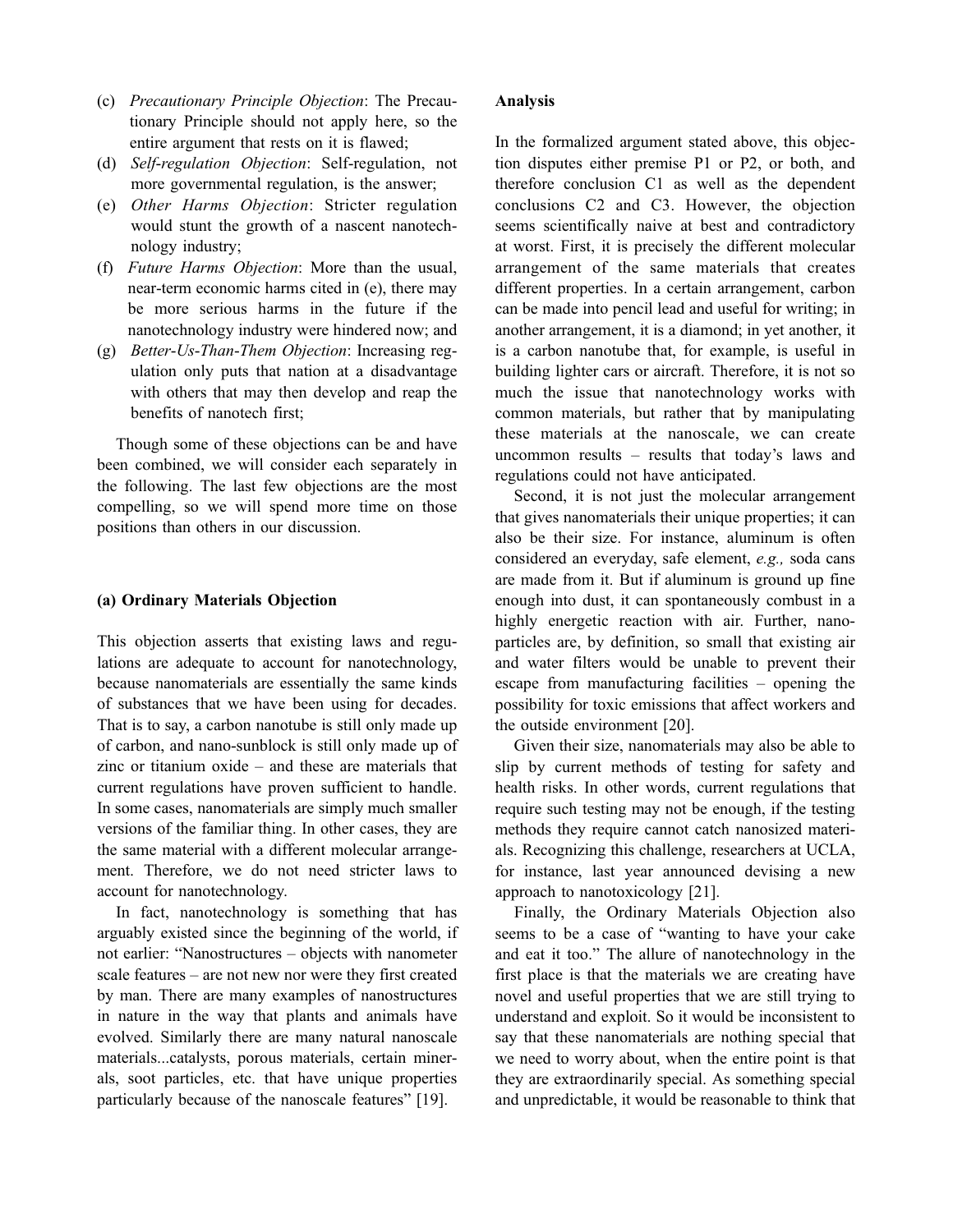they might be more (or less) hazardous or toxic that ordinary materials of the same element or chemical – which is exactly the concern that is prompting calls for more regulation.

### (b) Status Quo Objection

This objection to the stricter-law argument asserts that, as a matter of fact, current regulations are enough to safeguard the public from these harms. They have served us well over the years, and without definitive proof that nanomaterials are actually harmful in consumer products or manufacturing, it is premature to subject the nanotechnology industry to more regulations.

#### Analysis

This objection disputes premise P2 in our formalized argument, thereby throwing into question all conclusions from C1 to C3. Our evaluation of this objection has already been discussed in the preceding section, where we pointed out that today's controversy over Teflon, as just one example, shows that current laws and regulations are fallible and probably do not fully protect us from EHS risks in all consumer products or their manufacturing.

Further, even if current laws are adequate to account for nanomaterials in production today and in the near future, the industry is still learning about the science and working on new materials, and these materials may slip past existing laws. Either way, it is also prudent to believe that the processes we have established to regulate business in general are imperfect and will continue to be a work in progress, as long as businesses and research organizations continue to innovate. Therefore, we should be open to the possibility that current laws and regulations are not enough, particularly when the consequences of their failure may be catastrophic. This objection, therefore, does not appear to be defensible against the stricter-law argument.

## (c) Precautionary Principle Objection

This objection maintains that the Precautionary Principle (PP) is not an obviously-correct or commonsense rule that we should follow, and therefore the stricter-law argument falls apart, since it depends critically on the PP. The most serious criticism we examine here is that the PP represents a risk-averse strategy that is too conservative, at least as it applies to the considered case of nanotechnology where the EHS risk is still unclear [22].

Risk aversion, the argument goes, is not the only workable strategy in life, business or politics. After all, if Americans never took unnecessary or perhaps unreasonable risks, then we never would have accomplished such things as expanding the country westward to California, inventing the airplane and putting a man on the moon. In fact, America was built on the backs of explorers and frontiersman, such as Christopher Columbus and Captain John Smith, who risked and sometimes lost everything. And many other nations can say similar things about their forebearers, pioneers and inventors.

Such may be the case with nanotechnology: it is a new frontier in science that, while admittedly contains unknown danger, also holds much promise. However, if we were to follow the PP, we may lose a great opportunity to develop a science that has been called "the Next Industrial Revolution" [23].

#### Analysis

This objection attacks premise P4 in the formalized argument, evoking powerful emotions of national pride and adventure, so it may appeal to many. However, it is unfair to compare our current debate on strengthening laws relevant to nanotechnology with, say, the Wright Brothers' debate on whether they should jump off a cliff on what amounts to a bicycle-powered deathtrap, or with any of the other situations cited above.

One reason is that the individuals associated with above events, from Christopher Columbus' crew to Neil Armstrong, presumably had consented to such risks. Their decisions more or less directly affected only their own lives. But in our considered debate surrounding nanotechnology, countless people may be put at risk without their consent. Indeed, surveys have shown that most Americans are unaware of what nanotechnology is or have not even heard the word before, so it would be impossible for them to give informed consent anyway, even if asked [24].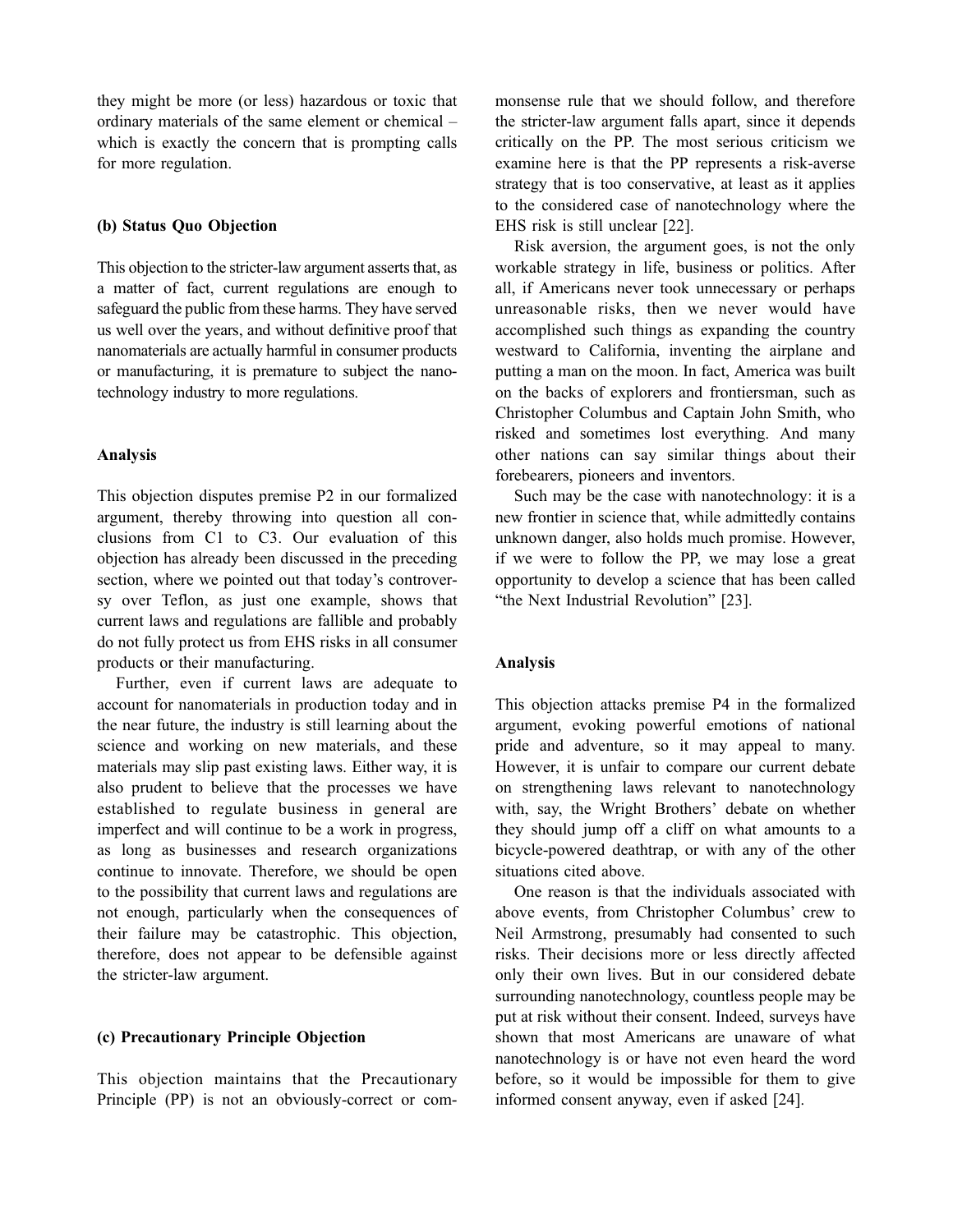The issue of rights might be relevant here. Our basic human right to not be unjustifiably harmed plausibly entails a right to not have one's life unjustifiably endangered or otherwise put at risk of significant harm. That is, not only are we morally barred from harming others without just cause, but we should also not put others at risk of such harm or even cause theoretical or statistical harm. Without their consent to be subjected to such risk, ignoring the PP in the case of nanotechnology may violate this right.

Of course, one possible reply to this is that by participating in a democratic system such as that in the US, we are in effect "consenting" to the outcomes of elections, ballot propositions as well as any legal actions of the leaders we elect. So if an elected legislative body were to pass some measure or law that runs contrary to the PP, then it can be said that we had consented to such a decision by electing politicians prone to such aggressive policies. If current laws and regulations are allowed to stand as they are, that is a decision by which the public must abide (or seek to reverse through the established political channels).

However, political theorists have pointed out that we cannot consent to unjustifiably lay down our lives or submit to unreasonable harms, since that would defeat the very purpose of government in the first place [25]. So extending this line of reasoning to our discussion here, it may be argued that we also cannot consent or countenance policies that lead to harm to our persons.

At any rate, it does not seem unreasonable to suggest that if the stakes are high enough  $-$  as apparently is the case with nanotechnology, where real human and animal lives as well as the environment are at risk – then minimizing risk should be a guiding principle, rather than, say, the pursuit of profits, adventure or glory. Individual actors may arrive at a different conclusion, depending on their tolerance for risk and what value they place on their own welfare. But if the decision involves risking the welfare of countless others, it may be irresponsible to not adopt something like the Precautionary Principle – in which case the stricter-law argument again survives [26].

### (d) Self-regulation Objection

This position opposes more governmental regulation as a way to mitigate EHS risks. Rather, it advocates self-regulation as an alternative, such that if any additional regulation is needed, it should be left up to the industry to decide what measures are appropriate.

There are several reasons why this view is attractive to many [27]. First, it promotes a smaller governmental footprint in business and individual lives, so it instantly appeals to libertarians and some conservatives. Also, it may make more sense for the nanotechnology industry, that presumably knows its field the better than lawmakers do and have a real stake in its work-processes, to devise and implement any regulations, rather than some distant bureaucracy whose edicts are inevitably borne from political compromise. By monitoring one's own work, selfregulation fosters a sense of responsibility within the industry. Further, self-regulation seems to work, as evidenced by any number of professional code of ethics.

#### Analysis

A persistent criticism to the idea of self-regulation is that it seems to let the proverbial fox guard the hen-house, or in other words, there is a sizable conflict of interest [28]. Can we trust an industry – any industry – to make its own rules when money is involved? Can they fairly create processes that protect EHS interests of the public, even at the expense of their own interests, financial or otherwise?

Some have called it a pragmatic paradox to ask a person or organization to obey the law and, at the same time, be the law [29]. Because there is no real separation between those enforcing regulations and those subject to the regulations, the door seems to be open for self-imposed regulations to be selectively enforced and for potentially covering up illegal or unsafe practices.

Of course, an enlightened company might see that it is in their best interest to deliver only safe products, since harming one's own customers is counterproductive to one's reputation and business as well as opens the company to possible litigation. But will every company arrive at the same conclusion, ignore shortterm gains for long-term interests and follow the rules? For self-regulation to work, nearly every industry actor needs to comply, since all it takes is one clever company to sidestep industry-imposed regulations for possible catastrophe to occur, i.e., the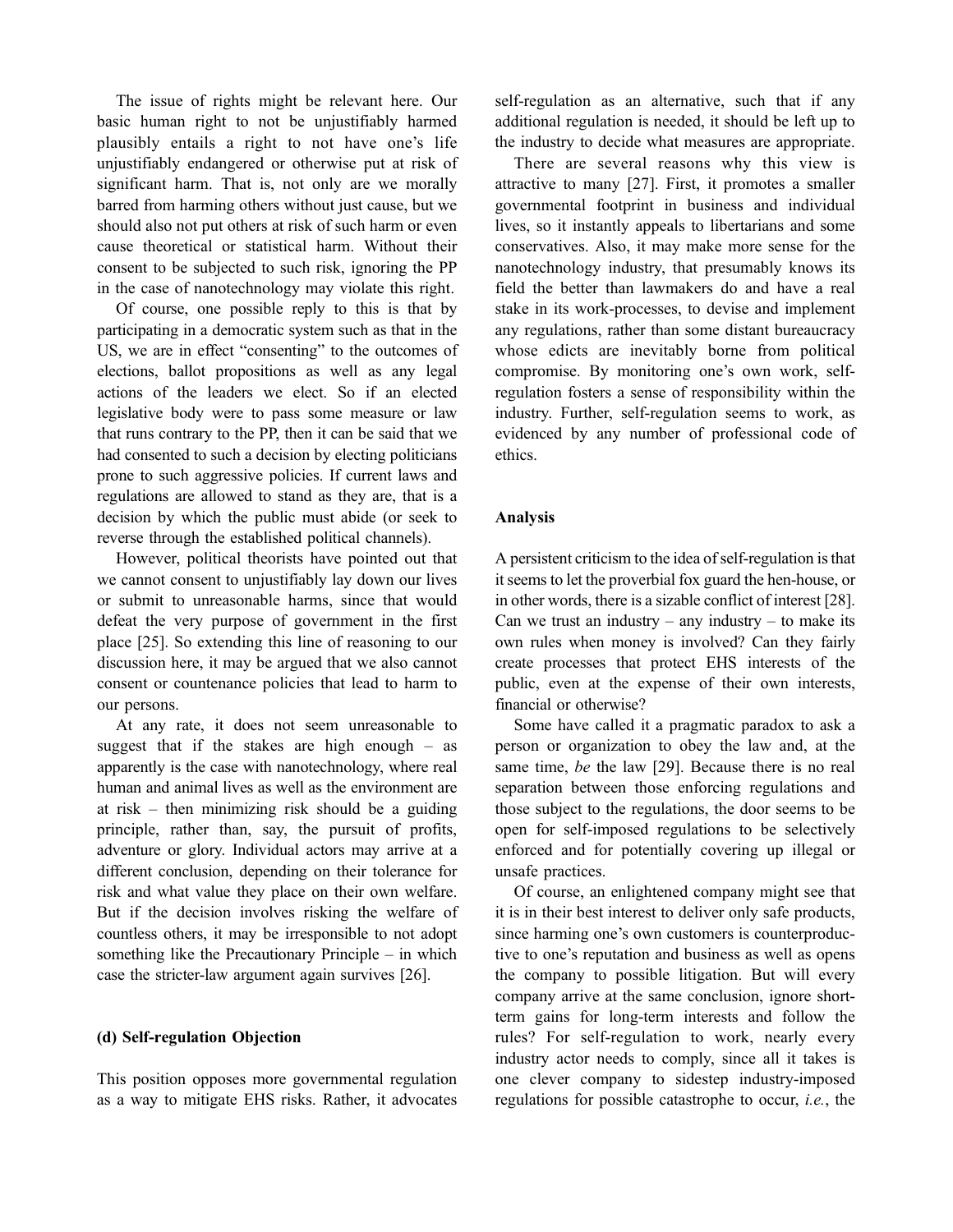EHS risks may still exist and are not sufficiently mitigated by self-regulation.

The diagnosis of why actors fail to cooperate even though it is in their better interests to do so  $-$  also known as a "Prisoners' Dilemma" – is well covered in literature [30]. As groups such as OPEC have shown – whose members are notorious for ignoring their own self-imposed quotas for oil production, even though compliance gives them a means to control greater oil prices – it is a real challenge to get organizations to do what they have committed to, even if breaking that commitment will make them worse off in the long run.

Further, if governmental regulations are believed to be imperfect because they contain political compromise, it is unclear why matters should be different with self-regulation. An industry coalition is merely comprised of companies, research organizations and individuals of varying influence and interests – collectively representing a government of sorts, albeit a smaller and more direct model, with the same tendencies and weaknesses.

In nanotechnology, the problem is worse, since there is no single "industry" that encompasses all the possible or even current applications in nanotechnology. Unlike associations for architects, engineers, lawyers or medical doctor, there is no such group for nanotechnologists, because their work and interests are so varied – cutting across myriad industries and companies, from Applied Materials to BMW to L'Oreal to Merck to Zyvex and countless others. In fact, discussions about nanotechnology are usually prefaced with the disclaimer that "nanotechnology" itself is a misnomer and properly should be "nanotechnologies" to reflect the different lines of research and applications.

Given the above concerns, it is not apparent that self-regulation is a more viable or desirable alternative to governmental regulation. Further, we should note that this objection does not dispute the soundness of the stricter-law argument: it agrees that something should be done to mitigate risk associated with nanotechnology. That is to say, it does not dispute any of the premises or logic in the formalized argument. It does not even dispute any of the conclusions, including C3 that mandates stricter laws; rather, the objection merely prefers self-regulation to governmental regulation.

Even if the reasons given for self-regulation over governmental regulations are defensible, they appear

irrelevant to attacking the stricter-law argument; therefore, the stricter-law argument survives this objection. At most, the objection might highlight the stricter-law argument, as formulated in this paper, as incomplete: further argument is needed to show that the stricter laws need to be mandated by government agencies as opposed to by an industry coalition, which would then be the point of attack for this objection.

## (e) Other Harms Objection

This objection, perhaps the most popular of the seven considered, suggests that if stricter laws were imposed, there would be unacceptable costs or harms to the nanotechnology industry now. Few objectors have specified these costs, but we can imagine what some might be. If tougher regulation makes it more difficult for a nanotechnology product to be delivered to market, e.g. due to extended product testing cycles or more comprehensive environmental impact reports, then a business can reasonably expect to generate less revenue over a given period, since they no longer or won't as quickly have that product on the shelves.

This also means businesses might not be able to afford to keep the same number of researchers or other employees on staff, leading to a loss of jobs. Without as many active researchers – including those in academic or other non-business labs, to the extent that these new laws affect their work – nanotechnology will not advance as quickly as it might otherwise have. And if other nations do not have the same stringent restrictions that we do, the US may suffer a real competitive disadvantage globally. (We will discuss other potential costs later, but these seem to be the primary ones associated with this objection.)

Indeed, a recent report from Cientifica argues that today, even without the stronger regulations proposed, the pace of funding, research and development in the US is not fast enough to sustain business efforts and compete with other nations [31]. The report warns that not enough government spending in nanotechnology is focused on areas of immediate commercial impact. And accessing this funding is a slow process, taking an average of 2 to 3 years before it even reaches the lab. The report also finds that, as a proportion of its gross domestic product, the Japanese government spends three times as much on the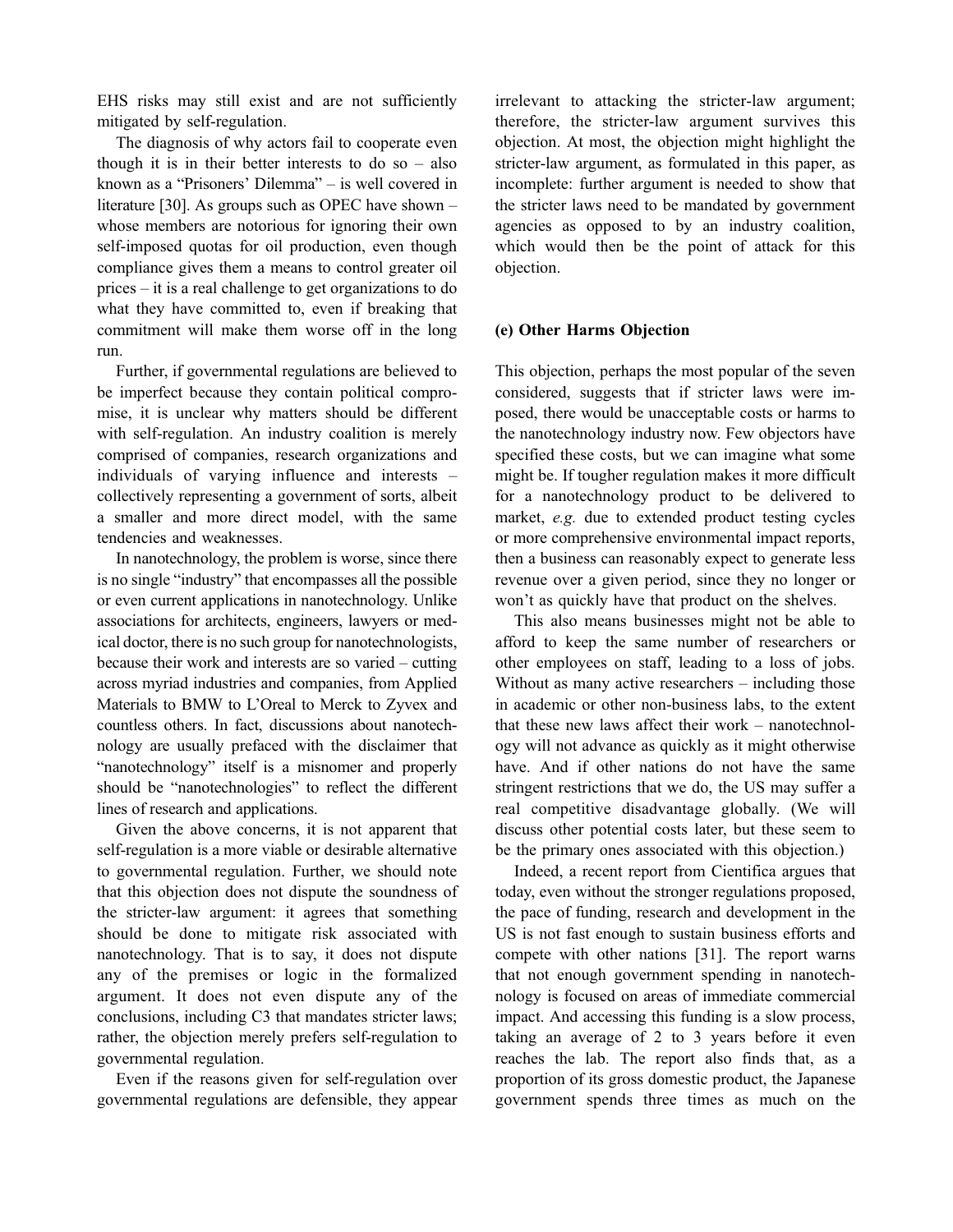technology than the US does. As it applies to the Other Harms Objection, this report would lend defense to the claim that the nanotechnology industry needs more support, not more hurdles that would slow it down further.

# Analysis

This objection disputes premise P3 in our formalized argument above. By itself, it does not deny that there may be EHS harms from nanotechnology  $(i.e., it does$ not dispute conclusion C1), but it asserts that EHS harms are *not* an unacceptable consequence if stricter laws would cause greater harm, thereby questioning conclusions C2 and C3.

The objection – that an action will have burdens on the business side  $-$  is a common response to nearly any proposal to introduce new tax or regulations. For instance, a higher minimum wage would mean that some businesses will need to spend more on payroll and perhaps pass along that expense to customers in higher prices. And considering that some of these companies might be barely profitable, it seems reasonable to predict that some may go out of business. They simply cannot afford to spend more, without somehow increasing revenue – and if they knew how to do that, they probably would have done it already. (Though even in hindsight, it is not clear how many, if any, legitimate businesses have closed as a direct result of paying a higher minimum wage.)

But a loss of jobs and revenue by itself is not necessarily a bad thing, if there are other redeeming results. For instance, even if nanotechnology products were allowed to reach the marketplace unhindered by new or strengthened laws, their success would inescapably cause other sectors and companies to lose jobs, just as word processing software displaced workers in the typewriter industry. A nano-paint company whose products are more durable and scratch resistant than traditional paint may likewise displace competitors, so a loss of jobs and revenue by somebody may be unavoidable. This is an illustration of "economic Darwinism", presumably a desirable situation where new, better innovations and businesses replace older, less efficient or less effective ones. In the nanotechnology regulation debate, the economic harms potentially caused by stricter nanotechnology laws may be offset by the lives, animal and human, that the stricter laws potentially save.

So while we can empathize with the Other Harms Objection, it appears to be one-sided and ignores the fact that there must be a tradeoff. Every proposal has its costs, and there seems to a necessary downside for somebody. But there is also an upside or benefits too; otherwise, the proposal would have not been worth making in the first place, even if there were no costs. The challenge is not just to identify these costs, but also to evaluate the costs and benefits to determine whether the proposal is worthwhile overall.

For instance, we know that for every bridge or skyscraper that is built, a certain number of construction workers can be expected to die or be seriously injured on that job. This is not a trivial concern – but should it be enough to derail a bridge or skyscraper project? We loathe to put a price tag on a person's life, such as in making a cold, utilitarian calculation of lives lost versus economic benefits from the bridge. But the fact is that such calculations must happen in real-world projects.

As it applies to the issue at hand, the benefit of stricter regulations is that we reduce the risk that nanotechnology may pose to the public, industry workers and the environment. Does reducing that risk justify the potential loss of profit, jobs and competitive advantage in the nanotechnology industry?

Finding the answer to this question depends on additional considerations: How much would these new regulations reduce the risk – a substantial or an incremental amount? How much burden exactly would these regulations put on the industry? If we could quantify likely and worst-case scenarios, how many consumers might be harmed – and what kind of harm – without new regulations, and how much would the industry lose in jobs and profits? These are questions that will require more research to answer, although a common intuition might be that people should be valued more than profits, no matter how much is at stake for an industry  $-$  a point we will not take up in this paper.

However, matters can quickly become more complicated without debating that point, when one considers the role of rights in this discussion. If we have a basic human right not to be unjustifiable harmed and the government has an obligation to protect its citizens (from internal and external threats, including unsafe commercial products), then it seems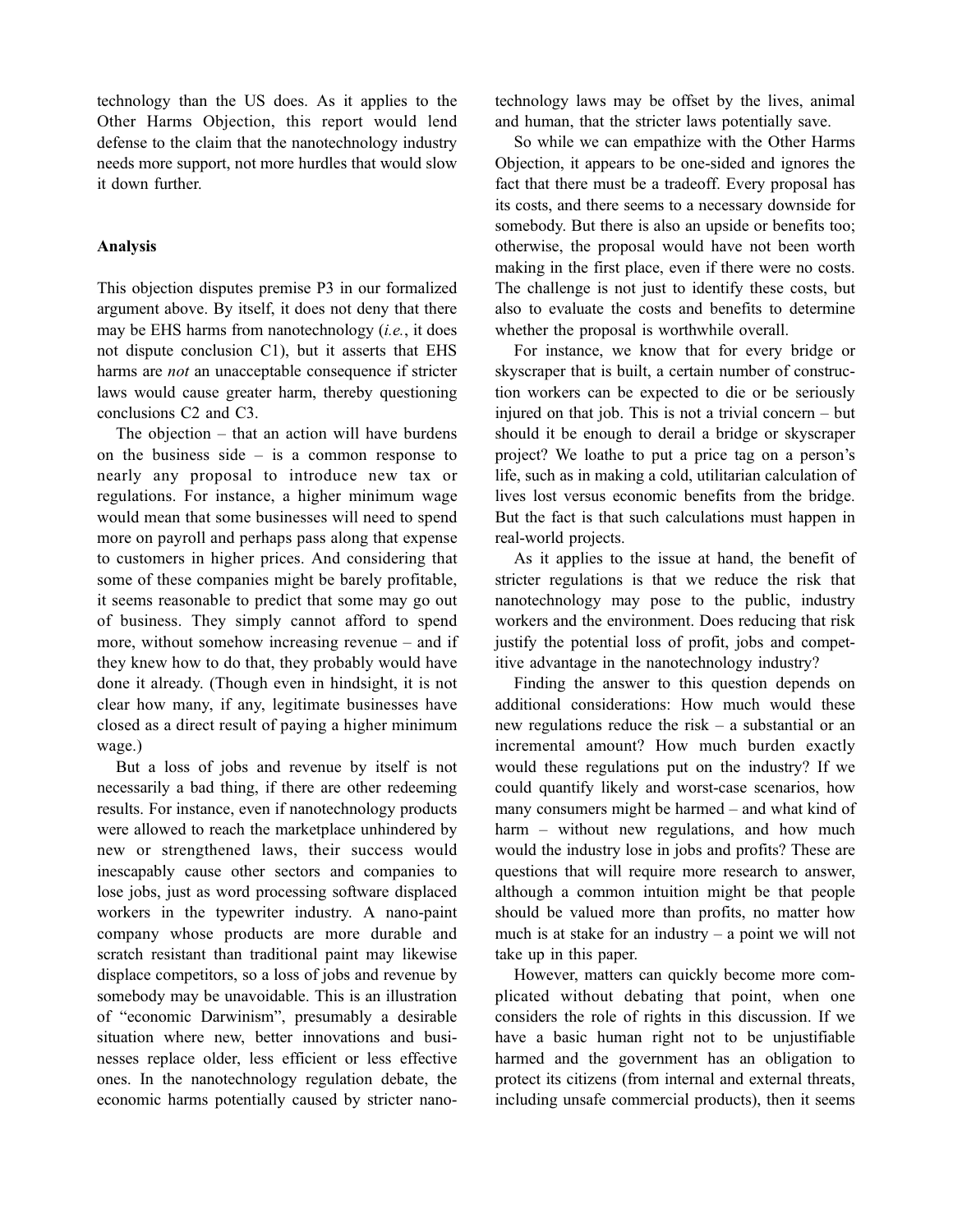that stricter regulations are needed to protect this right and fulfill the government's obligation.

But on the business side, it is less clear what rights would be violated by the introduction of stronger laws. Do we have a right to the jobs that might be lost in nanotechnology? Do businesses have a right to develop products that are in compliance with existing laws (or is there a corporate moral responsibility to employees and customers, beyond what is required by law)?

Even if we answer "yes" to these questions and others, it may be useful to note the types of rights at stake. Our individual right to not be unjustifiably harmed is a "negative" right, meaning that it requires others from not interfering from an action [32]. But any business-related rights seem to be "positive" rights in that they require some good or service to be provided [33]. As other examples, our right to free speech is a negative right, since it requires that others refrain from preventing us to speak our minds. In contrast, our right to education is a positive right, since it requires that we are provided with access to learning.

The relevance of this distinction is that negative rights, it has been argued, are stronger than positive rights [34]. Negative rights can be observed by, for instance, simply not interfering with someone else's speech or not harming a person unjustifiably; no action is needed. But positive rights are more difficult to respect, since they require an action or series of actions that may take some effort, for instance, hiring teachers and building classrooms in order to provide a public system of education. Because negative rights take less effort to respect, it is less forgivable to violate a negative right [35].

So even if the jury is still out on whether the cost to business and industry is really worth the reduction in EHS risk from stricter laws, there seems to be prima facie reason to favor stricter laws on grounds that it protects our negative right to not be harmed, which must take precedent over any positive rights of the nanotechnology industry – and it is not even clear what rights are at stake in business and industry. Another prima facie reason for some individuals may be based on the aforementioned "people over profits" intuition.

We should note that the Other Harms Objection, by itself, does not dispute the soundness or logic of the stricter-law argument. Rather, it attempts to show that P3 should not be accepted by shifting the focus to a contest between benefits and harms, suggesting that more damage than good will be caused by stricter laws – which we are taking here to be, at best, an open question or stalemate. Therefore, in our analysis, the stricter-law argument appears to survive this objection for the time being.

Further, we should also note here that the Selfregulation Objection and the Other Harms Objection are incompatible, i.e., it is logically inconsistent to hold that stricter regulation would hinder a fledgling nanotechnology industry and that self-regulation is the answer. Any self-imposed regulations nevertheless represent more regulations than which currently exists. But if it also believed that more regulation would stunt industry growth, then self-regulation too must impede industry progress – unless self-regulating is a hollow or token gesture to appease regulators and the concerned public.

#### (f) Future Harms Objection

If there is something reasonable, but not completely convincing, about the Other Harms Objection, then we can perhaps strengthen it here by pushing its timehorizon farther out, giving the argument more consideration [36]. In doing so, we can suggest that the preceding objection really did not consider enough harms: it looked only at immediate or shortterm harms associated with stricter laws. But nanotechnology is something that is forecasted to give humanity profound benefits once it matures, and we have yet to consider those goals in pursuing nanotechnology. If we slow the industry down today, will that prevent or hinder us from realizing these benefits later – benefits that may plausibly outweigh EHS risks that exist either today or in the future?

In the following, we will briefly present some of the risks of moving too slowly in nanotechnology that could be advanced by the Future Harms Objection, which is not an objection we commonly see but is a view held or implied by at least some nanotechnology advocates. Taken together, these risks raise the stakes involved in the stricter-law debate and may present a more compelling challenge.

## Economic Benefits

Nanotechnology is predicted to be a trillion-dollar industry by 2015 [37]. While other countries –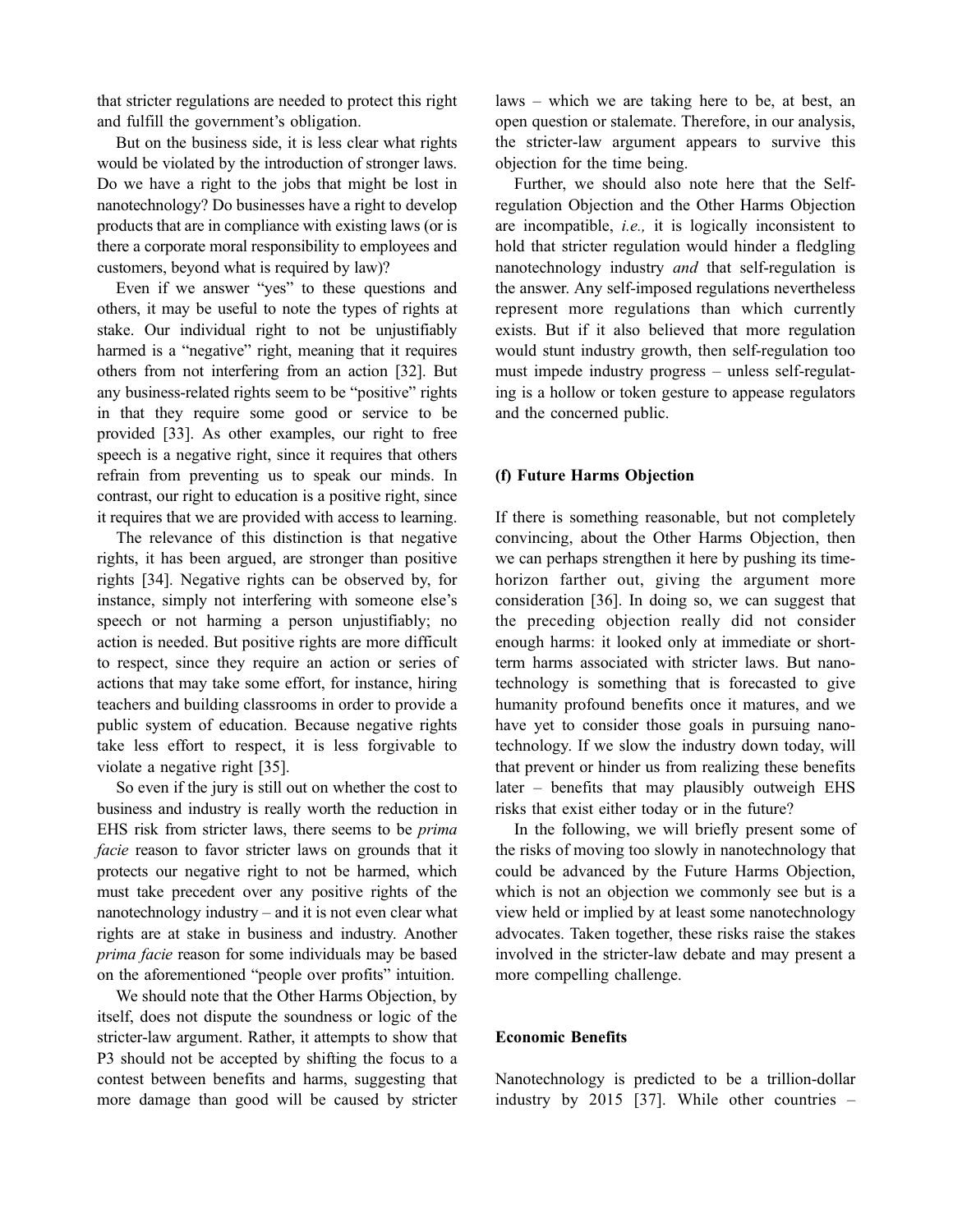including Brazil, China, South Korea, India, Israel, Russia and many European nations – proceed at full speed ahead, the US and any other nation may lose significant economic benefits if it is not among the leaders in nanotechnology. Depending on the scale of economic benefits a nanotechnology industry or industries can provide, many lives in the US may be saved or made better, given that poverty is one of the greatest determinant of life expectancy. Further, the jobs that stricter US laws might deprive might not simply be as a result of preventing new lines of business from being created, but those are jobs that now might be lost overseas, if another country or countries take the lead and develop those commercial innovations.

So the problem is that, while the US may pride itself for being democratic in recognizing and considering various interests among its population, from business owners to environmentalists, other governments may not be constrained by this guiding principle and can push nanotechnology research and products ahead, unencumbered by laws and regulations that may be stricter in the US. This may lead to a loss of economic benefits on a larger scale than previously considered, since in this scenario, jumpstarting the nanotechnology products industry then would take more than firing the research and manufacturing facilities back up; we would then need to play catch-up in competing with other nations who may have a significant, potentially insurmountable, head start.

## Military Implications

Nanotechnology promises to have significant military applications, and indeed the military is a key driver of nanotechnology research for many nations, including the US. These predicted innovations include new offensive capabilities (such as energy, robotic and stealth weapons) and defensive (such as stronger armor and better detection and jamming capabilities). The military is also leading the charge to develop medical advances that can be used on the battlefield and better information systems used for intelligence gathering as well as control and command centers. With nanotechnology, production speed of military assets can be increased to give a sizable advantage in numbers alone, let alone their efficiency.

Nanotechnology, then, has the potential to take a military force into the next generation and beyond. And to the extent that a balance of military powers around the world is needed to maintain some semblance of global security or peace, nanotechnology could disrupt this balance, if it is developed unevenly by current military powers. Never mind how a nation would feel to lose its position or influence in global affairs, a more worrisome question to many is: what would be the effect of a nondemocratic government having the most advanced nanotechnology capabilities or developing them first? Would that subject the nation to a foreign attack that cannot be answered in kind? The potential loss of security and lives needs to be added to the list of harms, if stricter laws are also applied to or affect military developments.

# Reversing Environmental and Health Risks

The current debate over stricter laws is grounded in concerns that nanotechnology products today may be harmful to the environment and our health. But it is also important to note that nanotechnology is also expected to enable us to reverse many conditions that afflict our environment and health. Nanotechnology is being applied, for instance, to create better filters that can provide clean water and air, which can help Third World countries that need it the most.

Likewise, it can help ameliorate the large environmental impact of dirty industrial processes, including those having to do with energy generation. New and additional sources of energy, such as cost-effective solar energy, will reduce or eliminate pressure on current natural resources. Chevron recently announced working on nanotechnology that can convert tar found in sand into useable oil, which would serve a dual purpose of cleaning up the environment [38]. In the distant future, nanotechnology may be able to rebuild our depleting ozone layer or create nanobots that can "eat" oil spills and other contaminants.

Beyond environmental benefits, nanotechnology is being applied to agriculture to better feed the hungry and to medicine to save more lives. So if we are worried today about EHS risks in nanotechnology products, we should also keep in mind the EHS risks they could mitigate or solve with a sufficient time horizon, including today's risks.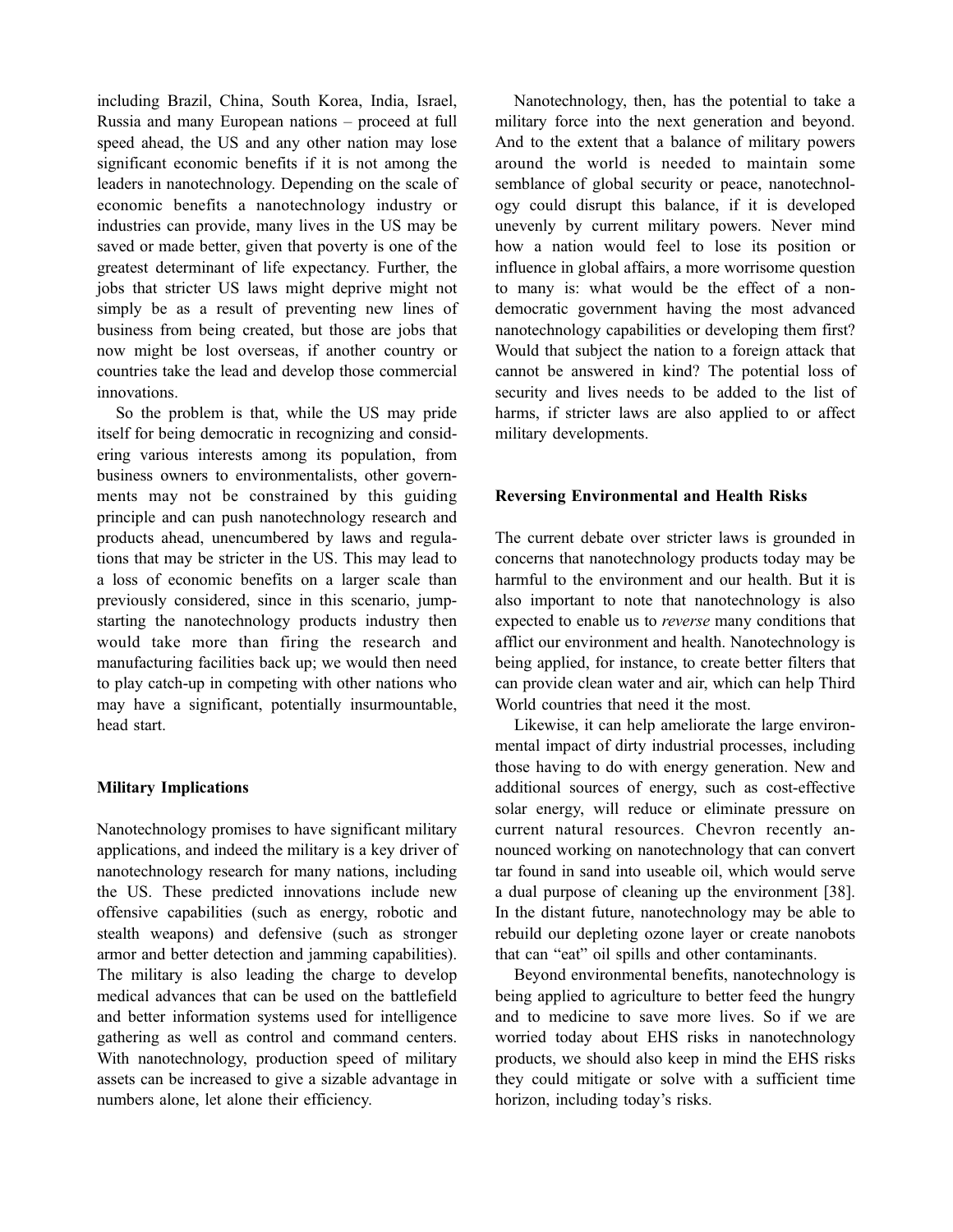## Analysis

This objection is more robust that the preceding one for a number of reasons. First, it adds longer-term benefits (or harms from not pursuing nanotech) to the list of those that should be considered for a more complete picture of nanotechnology's social and economic impact. This, in turn, lends support to the Precautionary Principle Objection: given these other considerations, risk aversion seems less to be a reasonable strategy, to the extent that potential benefits seem to far outweigh potential harms in aggressively pursuing nanotechnology.

But if this is such a compelling argument, why do we not see more people (explicitly) advance it? One reason seems to be that this sort of objection requires making mid- and far-term speculations about nanotechnology, which is always risky business, especially if it also raises other ethical and societal concerns. For instance, nanotechnology's role in the military might resurrect questions from the Cold War about mutuallyassured destruction and first-strikes. And many of the more interesting predictions about nanotechnology revolve around "molecular manufacturing" – an advanced form of nanotechnology that involves building designer objects one molecule at a time, raising the possibility of creating virtually any object we want, from food to weapons; however, this is very much an area that many or most mainstream scientists are reluctant to speculate about or openly dismiss [39]. And if molecular manufacturing were more widely predicted to be plausible, it may open a Pandora's Box of potentially disruptive and harmful effects on global trade and therefore politics, all complex questions that would then need to be addressed. Again, all this is speculative, so it is unclear what the possible far-term harms are and their probability, even if we are confident about far-term benefits.

The Future Harms Objection also forces us to confront the unpleasant question of what the limits are to our right not to be unjustifiably harmed: is it morally permissible to risk the health of, say, 1,000 or even 10,000 manufacturing workers and consumers today, if we can save 100,000 or 1,000,000 other lives later through the aggressive pursuit of nanotechnology? (These numbers, of course, are very difficult to forecast and are used merely as examples here.) Also, speaking of future generations, if federal funding is a

zero-sum game, i.e., funding nanotechnology now takes away from the budget in another area, what about lives today that could have been saved with the funding currently diverted to nanotechnology, which is more an investment in tomorrow? These are questions that have no simple or universally-accepted answer, much less one that a legislator would want to tackle.

As such, this particular objection, as with the Other Harms Objections, again depends on other factors, namely rights, that cannot easily be reconciled on an accounting ledger of benefits versus harms. So if we are to extend the time horizon in the Other Harms Objection to make the Future Harms Objection, then it seems only fair that we must consider long-term harms of *not* having stricter laws as well – again, leading us back to a probable stalemate in the debate.

Though the Future Harms Objection appears to be stronger than its predecessor, the numbers involved are too difficult to quantify and forecast, as well as difficult to process in the framework of human rights. Further, though this objection is related to the Other Harms Objection, the objectors seem to represent very different positions: to the extent that mainstream scientists and nanotechnology executives support the Other Harms Objection, they may be reluctant to speculate about nanotechnology's promise beyond the near future, fragmenting support for the Future Harms Objection.

Of course, none of this speaks to the objection's soundness or logic. If we can reasonably project overall benefits and harms across time, and if the benefits sufficiently outweigh the harms, and if the relevant human rights are not unjustifiably violated, then the Future Harms Objection could be defensible. But these variables are perhaps too speculative to nail down with much confidence; therefore, the premise P3 that it was designed to attack seems to survive, or at least it has not been convincingly shown that it should be rejected.

## (g) Better-Us-Than-Them Objection

The final objection we will consider in this paper is not one we see explicitly in nanotechnology-related literature, but it is one we have heard anecdotally. It might start by pointing out that many democratic nations, such as the US, occupy a fortunate position in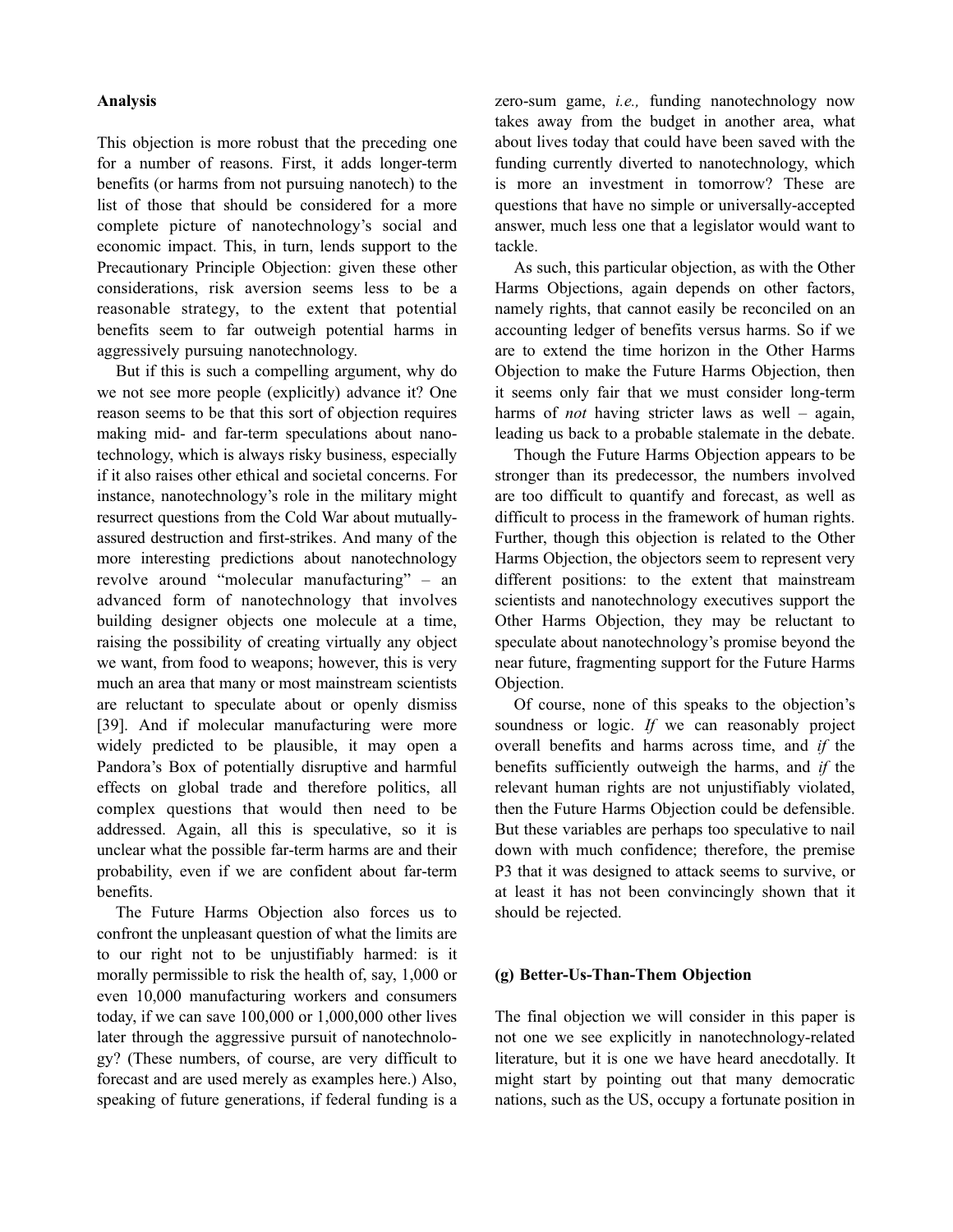the world where they can afford to be reflective about matters of ethics and philosophy. We have that luxury, but many other countries do not; they are embroiled in a more desperate fight for survival. And if the means became – and at some point will become – available to them, chances are good that they will pursue and exploit nanotechnology without such strict regulations, if any regulations at all, to impede research and development, perhaps for the base reasons of national glory or military superiority and even at the expense of their own citizens and environment.

Do we really want nanotechnology to be dominated by other nations of whom we are already suspicious? Even if we can take the higher moral ground and lay aside our national prejudices, it does not change the fact that the other country will probably not – and not care. Imagine then how the world and beyond might look, if that foreign country were to be the ones who control nanotechnology, which could be the key to controlling literally everything.

So if not only for this reason, we must keep our lead in developing nanotechnology; we don't want to live on Planet Kim Jong-il. For the same reason, even if we think our nano-future is bleak anyway, it could be worse if the wrong nations were to be the ones who shaped it the most.

So we must "own" nanotechnology and proceed full speed ahead, without stricter regulations to impede us; and when we do, we can take a rest and become reflective again, returning our attention to EHS matters. By deferring that moment of moral questioning from now to then, we would then be in a time and a place when we can do something about our angst and any harm previously caused. We can give nanotechnology to other countries, if we're so concerned about justly distributing tools that can help humanity. We can try then to build that utopia we had only read about. Even if we can't do any of this, this possible world seems much nicer that the one where, say, a non-democratic country had its way with the world, to the extent that our utopia is more utopian and our values more valuable (to us at least).

That's why we – and by "we", I mean your respective nation – need to dominate nanotechnology research, even if some problems are caused along the way, which appear to be smaller problems within a much larger picture. Now, this is not the ideal

scenario, but it is a rationale one. We would rather not be in a dangerous competition with another country or countries; but the fact remains that we are. And that's the difference between philosophy ethics and real-world ethics. Or so this objection might go.

# Analysis

As with the previous two objections, this one disputes premise P3 in our formalized argument. It does not deny that there may be EHS harms from nanotechnology (*i.e.*, it does not dispute conclusion  $C1$ ), but it asserts that EHS harms are not an unacceptable consequence if stricter laws would cause greater harm, thereby questioning conclusions C2 and C3. In fact, it argues that greater harm would be caused by not aggressively pursuing nanotechnology and allowing other nations to take the lead; therefore, EHS harms are the lesser of two evils and should be preferred and accepted over the alternative.

This is a very pragmatic – and forgivable – position to take on the role of ethics in society and especially in a democracy. But where risk-aversion may not always be the best strategy as the previous objection asserted, being pragmatic also might not be the best course of action or the right thing to do.

For instance, consider the ban on human cloning that exists in some countries. It would be pragmatic to argue that at some point, somewhere in the world, someone will clone a human being. If this is an inevitable event, then it would be better if we (our nation) were the ones who cloned a human first; we could at least ensure that safeguards were in place, that the clone could be treated humanely, that we would put any knowledge we gained to good use, etc. But if this line of reasoning fails to work in human cloning (as well as other cases such as an arms buildup), then it seems to suffer from the same condition when applied to nanotechnology.

Further, as we discussed in the previous two objections, this objection ignores the role of human rights, the rights of citizens today to not be harmed; or it at least is willing to sacrifice these rights for a future benefit, which is a controversial position to adopt.

Finally, there is no guarantee or even reasonable assurance that if we pursue nanotechnology without restriction, then our nation will have the lead; it is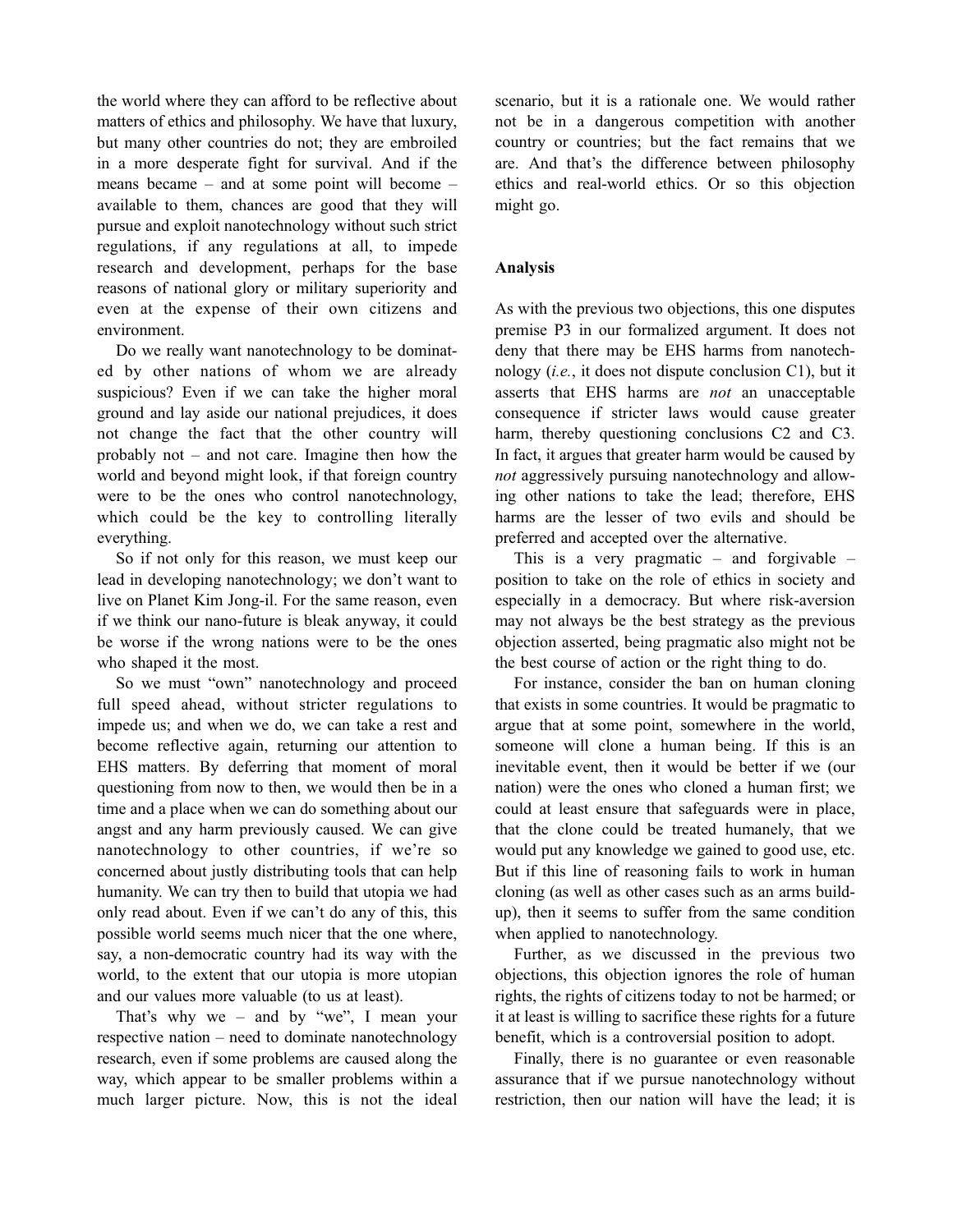very much still an open field. So without some safeguards in place at the national level if not also globally (such as treaties to limit the threat of mutually-assured destruction, in the case of an arms build-up), there is still potential for catastrophe to occur, especially if we move forward recklessly. And a more sensible or alternative solution to the situation posited by the objection seems to be that we should advocate greater regulations and oversight – or at least cooperation as a first step – on a global scale, if stricter regulations only at the national scale would impede that particular nation.

The belief that something is inevitable, whether nanotechnology or Armageddon, does not seem to be a good enough reason to rush towards it, especially if we can buy some time by moving a bit slower – precious time needed to perhaps develop safeguards to mitigate any associated negative impacts.

## An Interim Solution?

A full defense or analysis of the preceding objections, particularly the last three, is beyond the scope and goals of this paper, but there seems to be enough reason to believe that they are not entirely without merit. At the same time, there does not (yet) seem to be enough there to believe that the stricter-law argument should be rejected. So an interim or compromise solution may be needed now to cover both contingencies.

Moreover, even if stricter laws and regulations are ultimately justified, there are good reasons to think that they cannot be enacted anyway, or at least face stiff resistance with lawmakers and regulatory agencies, particularly in the US. Clarence Davies, the author of the Woodrow Wilson International Center report that sparked today's stricter-law debate, even admits that: "In the U.S. political system, it has never been easy to pass new laws regulating commercial products. In the current political climate, it is close to impossible" [40]. Changing regulatory policy is likewise a formidable challenge.

That is to say, the US legislative and regulatory systems are notorious for being complicated and mired in debate, so barring an urgent need – which many believe has not yet been established for nanomaterials – it does not seem optimistic to think that new laws or stronger regulations can be enacted in the near future, even if needed. But perhaps we can suggest a simpler solution here.

#### Running Faster to Catch Up

There is a sense with many that nanomaterials found in today's products have not been established yet as a clear and present danger, which may be part of public, legislative and regulatory hesitation to propose dramatic changes to current rules. Under this reasoning, rushing new laws or regulations through until more facts are revealed may be the same kind of mistake as rushing nanotechnology products into the marketplace without fully considering their impact on health, environment or even society and ethics.

But we can acknowledge this position while at the same time be prepared to adopt new regulations if and when more studies show that nanomaterials are indeed harmful and that new laws are warranted. That is to say, even if we are not ready to call for stricter policies now, we can and perhaps should have a contingency plan or "Plan B" developed, discussed and ready to be implemented, should more compelling evidence be presented in favor of stricter laws. (The trick here, of course, is to specify the details of such a "Plan B", which too is beyond the scope and goals of this paper.) If we adopt a wait-and-see attitude towards nanomaterials, then it is incumbent upon us to aggressively conduct safety testing.

However, a critical point in the nanotechnology regulatory debate is that current testing methods may be inadequate against nanomaterials and products, so it is not clear that more testing will get us far if we do not improve those methods; therefore, it is also incumbent upon us to aggressively develop new testing methods in order to conduct EHS testing effectively.

The proposed solution, then, is rather than slowing the nanotechnology industry down through more regulations, as some claim they would, regulatory planning as well as EHS testing and research need to run faster and catch up  $-$  just as experts have called upon ethics to do [41]. Starting a serious dialogue today with policymakers would help compensate for the slow time-to-action for creating new laws, particularly if we are just idly waiting for more research to come out that would compel action. And continuing to support and fund research into nano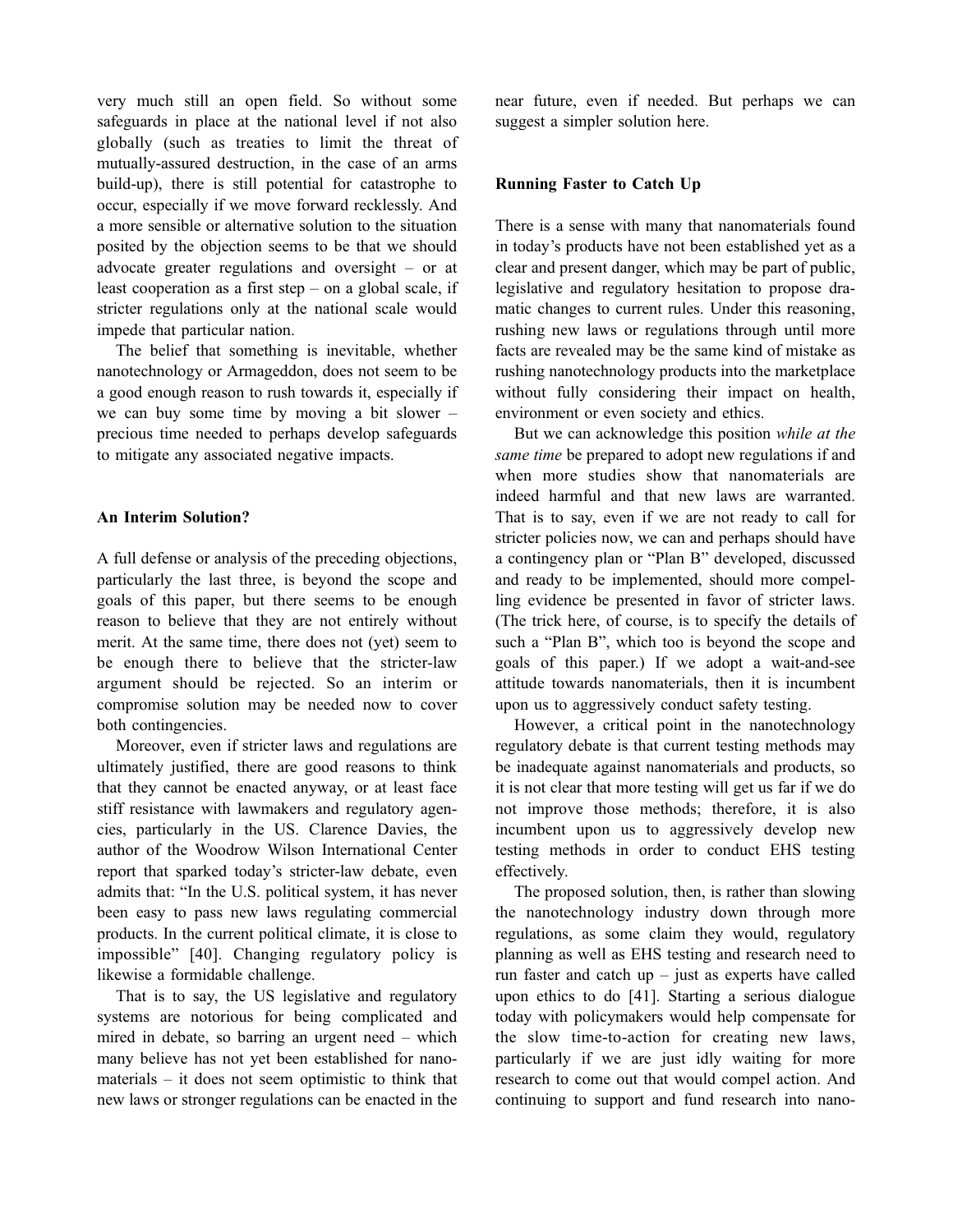material safety is critical to evolve the safety standards that exist in current laws and regulations. Progress is being made in this area, as the aforementioned UCLA researchers last year, and others since then, showed by developing a new testing model to evaluate the safety and health risks of engineered nanomaterials.

Further, if we can improve testing methods, then we may not need new laws or stronger regulations, at least in the meantime. Where current laws and regulations require materials to pass certain safety and health standards, we may be able to simply evolve and raise those standards as scientific understanding and testing methods evolve, as opposed to erecting new regulations. This would only require that current policies recognize and utilize the latest advances in safety and health testing, which is a reasonable expectation. (Note: The WWICS report criticizes some of the relevant regulations as being unclear or having loopholes or failing to apply to critical industries, such as cosmetics, so improved materials testing admittedly would not solve those deficiencies. However, those problems exist independently from nanotechnology: they are not specific to nanomaterials and have been issues for some time now. As such, they present a broader challenge in the field of a regulatory reform and therefore are not so much addressed in our discussion here.)

Without developing new testing methods, it does not seem that new or stricter laws can address risks posed by nanomaterials anyway, if current methods fail us. Therefore, incorporating these new standards is the salient point in the recommendation to create stricter laws and regulations. Or to put it another way, if current testing methods are inadequate to show that nanomaterials are harmful, and we know that they are harmful at least in some cases, then any new or stronger law that is still based on these current methods does not seem to add much value, just more barriers to business.

For instance, would harsher civil and criminal penalties or more detailed environmental impact reports cause company executives to act any differently, if no different methods were available to support or refute previous claims of product and materials safety? They would most likely run more of the same tests to arrive at the same conclusion. This would seem to be an instance of GIGO or "garbagein-garbage-out", where without new testing methods,

we are using inadequate processes that inevitably generate inadequate conclusions.

If it makes sense to push harder for better testing methods, that still leaves a problem of a stop-gap measure in the meantime, since new funding takes a significant amount of time to disburse and research often proceeds slowly as well. One solution is to accept the proposal for the nanotechnology industry to regulate itself, as an alternative to doing nothing. To repeat a key point in our discussion of the Selfregulation Objection above, the objection itself does not dispute the soundness of the stricter-law argument. In fact, it agrees that more regulations are needed, but that the nanotechnology industry should be the one to create and implement them, since the industry knows nanotechnology the best and has a direct interest in sustaining the field.

At best, self-regulation will eliminate EHS risks in nanotechnology to at least some degree; at worst, it seems that it would not create any additional EHS risks but at least represents a good-faith effort to mitigate those risks. If and when governmental regulations are needed, that process can be informed by the prior exercise of self-regulation.

# Open Questions

Of course, the interim solution proposed above is a conceptual framework, and many real-world details still need to be worked out. For instance, are there any examples of "Plan B" approaches to suggest that such a proposal can actually work? What are the specific steps we would need to take to strengthen preregulatory planning, methods for testing materials, and toxicology testing? Do we need (paradoxically) a legal basis for ensuring that this greater focus on EHS risks and testing actually occurs, for example, by stipulating that some percentage of all nanotechnology research funds will go towards these areas?

How do we know that more and faster study of the EHS aspects of nanotechnology can keep up with the full-throttle research and development (R&D) and commercialization of nanotechnology in not just the US but also abroad? And how much more funding is needed for ethics and risk to catch up with R&D? If other nations do not focus as much on EHS risks, would the US (or any other nation that adopts such an interim solution) need to compensate with even more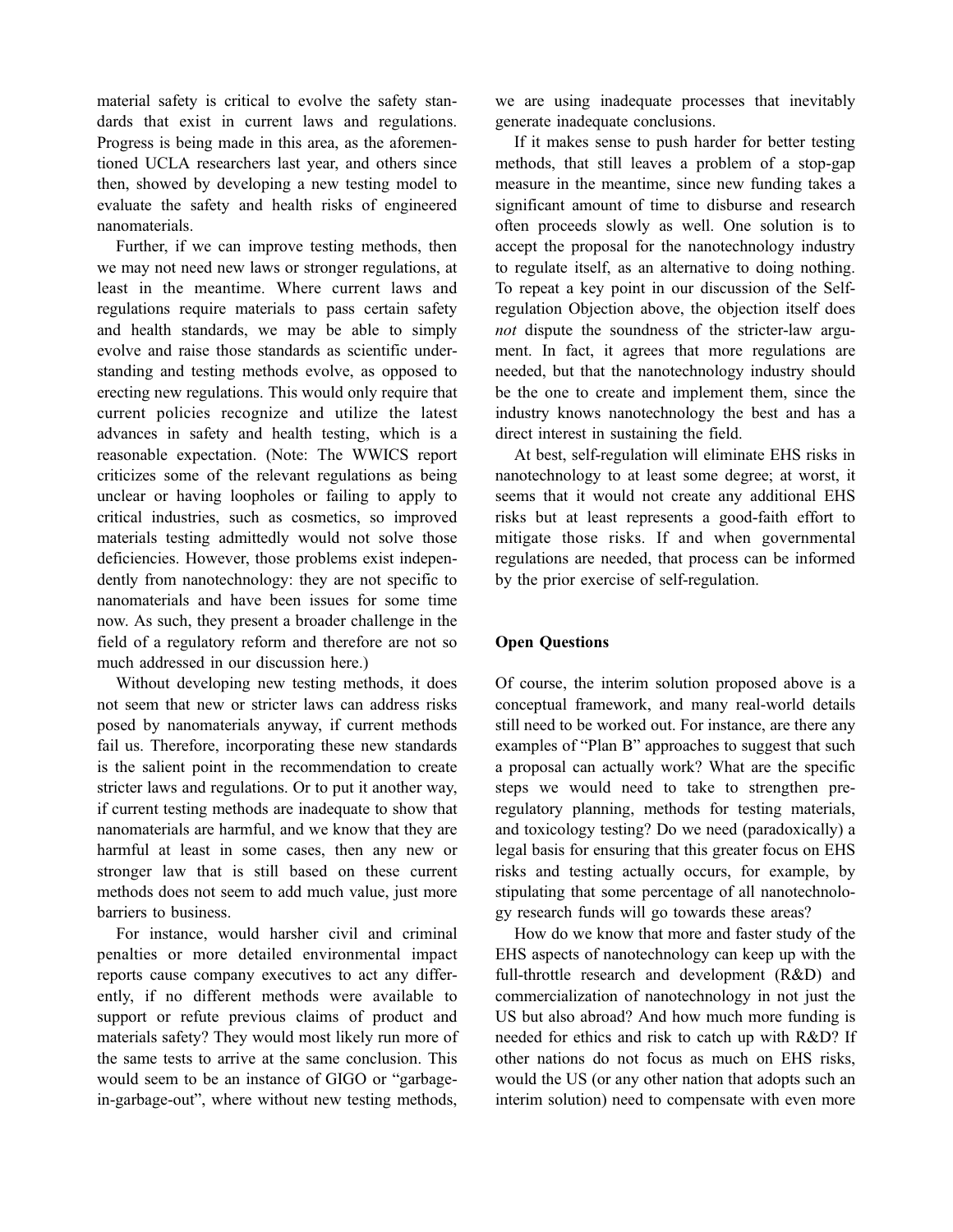funding, given that nanotechnology ultimately knows no national boundaries and impacts the entire world, especially given a global economic ecosystem?

And if additional funding is warranted, where would that come from? Would it be diverted from other programs that are working on current cures for current ills, outside of nanotechnology's risks (which seem to be future risks, as opposed to actually harming people or the environment right now)?

These are all good questions, and we do not intend to present a complete solution here; but we merely hope to provide a starting point for discussion towards a feasible solution while the nanotechnology regulation debate rages on. Moreover, to the extent that nanotechnology is a highly interdisciplinary area, we would expect that collaboration among lawmakers, scientists, ethicists, economists, and so on would be needed to account for the complicated issues arising from nanotechnology – more than just what a few ethicists can achieve here.

## Conclusion

Though we would like to avoid the difficult comparison of nanotechnology's possible benefits with its possible harms in this paper, it seems that what is known now – and not just speculation, albeit educated – is that nanotechnology products today provide only incremental value or changes to existing products, i.e., they represent "better mousetraps" and not yet the revolutionary products predicted. On the other hand, the risks that nanomaterials pose today may be severe, possibly including death of animals and people.

Therefore, we conclude that there is reason to think that current laws do not fully account for nanotechnology, if potentially-hazardous nanotechnology products are reaching the marketplace. Nanotechnology, though technically not a "new" science, nevertheless introduces new materials that may defy current testing and safety standards not designed with nanosized particles in mind. And research already indicates that nanomaterials are hazardous to the environment and human health, which is made all the more troubling considering that some nanomaterials come into direct contact with human beings, such as that in sunblock rubbed into one's skin.

But here's an important caveat: even if current laws are inadequate, would new or stronger laws be enough to fill that gap? In other words, the regulatory debate has been centered on the question of whether we need more regulation; but the more relevant question may be, why are current laws ill-equipped to deal with nanotechnology? The answer, or at least the complete answer, might not be that we are missing some law or process, but that the testing methods and standards built into existing laws have not caught up with the pace of nanotechnology.

While cleaning up and streamlining our maze of regulatory processes would certainly be helpful in general, unless we can quickly advance methods to more effectively test for environmental, health and safety risks in nanomaterials, new or stricter laws may serve to only slow down the industry through procedural changes rather than to improve our evaluation of nanomaterials through substantive or qualitative changes in how we approach such materials.

So our suggestion is, rather than causing the nanotechnology industry and business to slow down now – which risks being a knee-jerk reaction to create more laws in the face of a problem – other areas can be stimulated to quickly catch up. Regulatory preplanning needs to catch up with the growing number of studies that confirm nanotechnology's EHS risks, in case new laws are ultimately needed. And testing methods and standards need to catch up to better confirm the safety of nanomaterials, which could occur within the framework of existing laws, and screen out the products that are hazardous to our environment, health and safety. At the same time, we can take the nanotechnology industry up on its offer to regulate itself; there does not seem to be any harm in that, especially if the alternative is to do nothing.

There are several advantages of such a solution. First, while benefits today in nanotechnology *(i.e.,* better sunblock, better sports equipment, better pants, etc.) might not justify its risks, this might not remain the case in the future. And overburdening the nanotechnology industry with regulation, though well intended, may ultimately cause more damage than good. So we need to find a reasonable balance that responsibly promotes innovation in nanotechnology while at the same time safeguards EHS interests – in addition to other interests that nanotechnology may run up against as the field matures, such as privacy.

Second, a compromise may be needed anyway, once we recognize that there are significant chal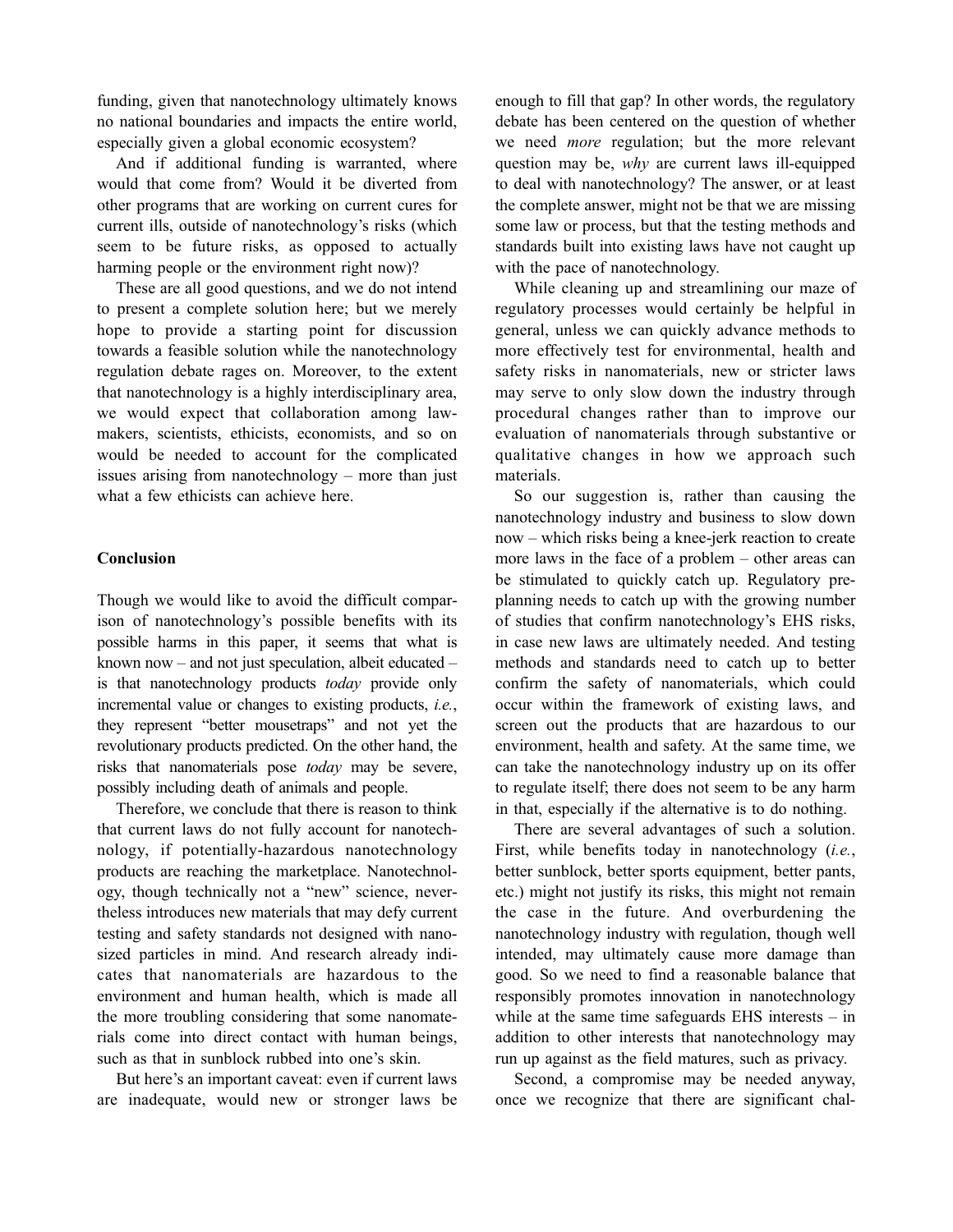lenges in creating new laws or regulations, and that there is presently little public awareness of these issues that might apply pressure to policymakers. Neither business interests nor EHS interests will be going away any time soon, nor do we really want either to. But we have seen the undesirable effects of placing too much focus on either business or EHS, so finding a balance between these legitimate interests is needed, particularly in a democracy that values a diversity of opinions.

Third, such a solution may serve to accelerate the industry responsibly – giving us new confidence that our nanoproducts are safe or identifying the ones that are not. Research into new testing methods would also give us new insights into nanomaterials, perhaps even new applications.

In Greek mythology, Prometheus – the titan of forethought – gave fire to mankind as a gift (though he was summarily punished by the gods with unending torture). In nanotechnology, we also have a rare gift that can enable us to profoundly change our world. But just as we should not play with fire before we learn how to control it or its risks, commonsense requires the same for nanotechnology. With more effective regulations and new safety testing methods, we can help ensure that nanotechnology does not burn our world down.

#### References

- 1. Davies JC (2006) Managing the effects of nanotechnology. A report published by Woodrow Wilson International Center for Scholars, January
- 2. In this paper, we will use "laws" and "regulations" interchangeably for the sake of simplicity, though we recognize a distinction between the two, which is not material to this discussion
- 3. For instance: Jasanoff S (2005) Designs on nature: science and democracy in Europe and the United States. Princeton University Press, Princeton
- 4. Oberdörster E (2004) Manufactured nanomaterials (Fullerenes, C60) induce oxidative stress in the brain of juvenile largemouth bass. Environ Health Perspect 12(10):1058– 1062, July
- 5. Merkle R (1997) It's a small, small, small, small world. MIT Technology Review 25, Feb/March
- 6. Colvin V, Wiesner M (2002) Environmental implications of nanotechnology: progress in developing fundamental science as a basis for assessment, a keynote presentation delivered at the U.S. E.P.A.'s "Nanotechnology and the Environment: Applications and Implications STAR Review Progress Workshop" in Arlington, VA, August 28
- 7. Gibbs L, Tang M (2004) Nanotechnology: safety and risk management overview. NNIN Nanotechnology Safety Workshop at Georgia Institute of Technology, December 2 8. Ibid.
- 9. Ibid.
- 10. For instance: David Berube, "Regulating Nanoscience: A Proposal and a Response to J. Clarence Davies", Nanotechnology Law & Business, December 2006, vol. 3, issue 4: 485–506.
- 11. For instance: Australian Green Party, "Call for moratorium on nanotechnology, Australian Associated Press article dated March 17, 2007; Friends of the Earth (FOE), "Nano-ingredients Pose Big Risks in Beauty Products: Friends of the Earth report highlights unregulated risks of nanoparticles in cosmetics and sunscreens", press release dated May 16, 2006; and ETC Group, "No Small Matter II: The Case for a Global Moratorium", report dated April 2003.
- 12. U.S. Environmental Protection Agency, "EPA seeking PFOA reductions", January 25, 2006 press release.
- 13. Ibid.
- 14. Brian Ross/ABC News, "Government moves to curb use of chemical in teflon", January 25, 2006.
- 15. For instance: Ashok Agarwal, et al., "Effect of cell phone usage on semen analysis in men attending infertility clinic: an observational study", 62nd Annual Meeting of American Society of Reproductive Medicine, October 23, 2006.
- 16. Reuters News, "Testing cell phone radiation on human skin", March 3, 2006.
- 17. For various formulations, see for instance: Wecker J, Moor J (2006) The precautionary principle in nanotechnology. Int J Appl Philos 20(2): 191–204, Fall
- 18. Brian Ross, ibid.
- 19. U.S. National Nanotechnology Infrastructure Network website, accessed on June 6, 2006: http://www.nnin.org/ nnin\_what.html.
- 20. Friedlander SK, Pui DYH (2003) Emerging issues in nanoparticle aerosol science and technology. A report published by U.S. National Science Foundation, November
- 21. Nel A, Xia T, Mädler L, Li N (2006) Toxic potential of materials at the nanolevel. Science 311(5761): 622–627, February
- 22. Sunstein CR. Cost–benefit analysis and the environment. Ethics 115(2): 351–385
- 23. National nanotechnology initiative: leading to the next industrial revolution. A report published by US National Science and Technology Council's Committee on Technology, February 2000
- 24. Macoubrie J (2005) Informed public perceptions of nanotechnology and trust in government. A report published by Woodrow Wilson International Center for Scholars, September
- 25. For instance: Thomas Hobbes, *Leviathan* (1651), chapter 14, section 8; and many other subsequent political scientists.
- 26. For a more complete discussion of the Precautionary Principle, see Weckert and Moor, ibid.
- 27. Witteveen WJ (2005) A self-regulation paradox: notes towards the social logic of regulation. Electronic Journal of Comparative Law 9(1), January
- 28. Ibid.